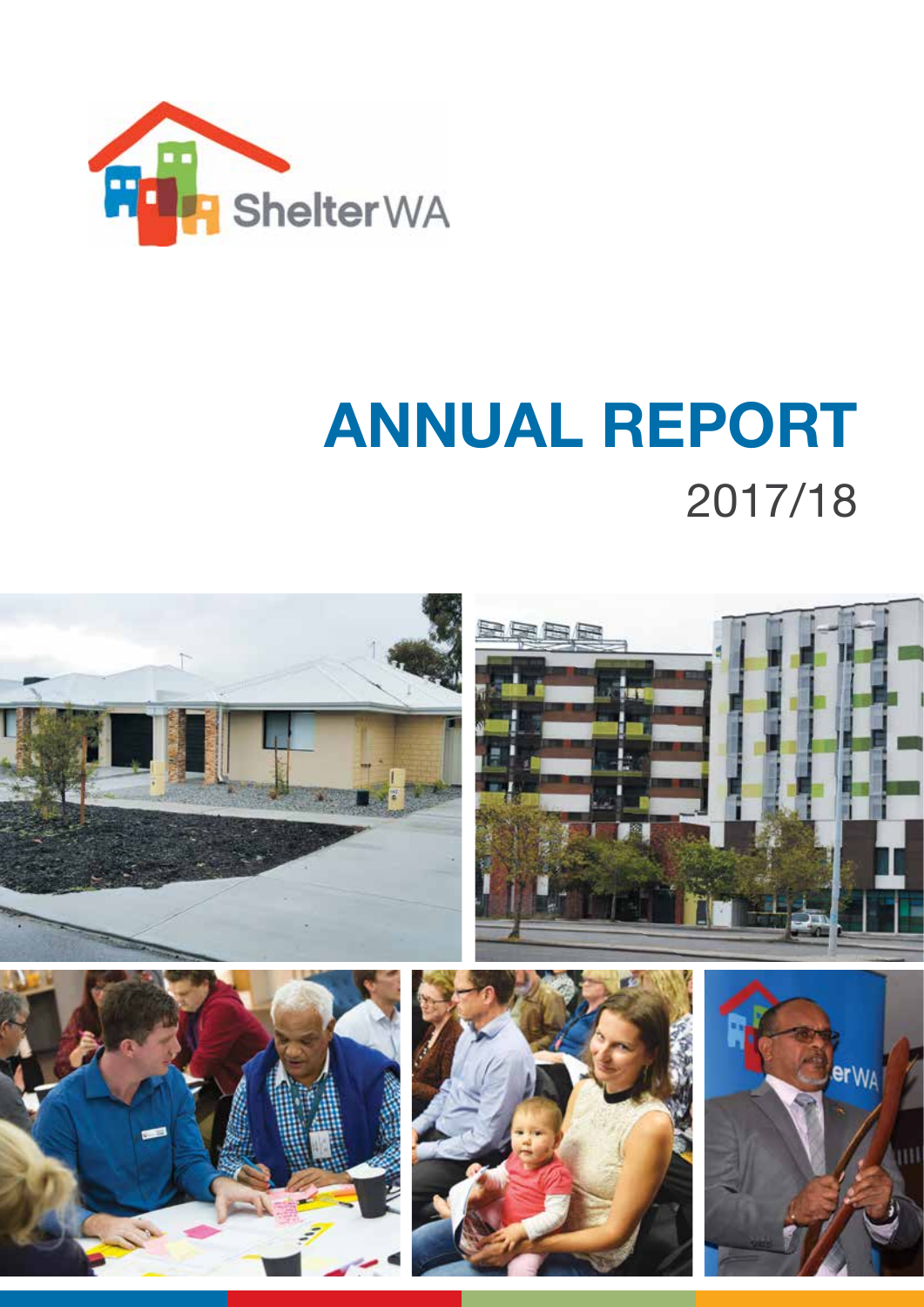

# Mental Health and Housing Forum

### **Content**

| <b>Shelter WA</b>                       | 3  |
|-----------------------------------------|----|
| <b>Chairperson's Report</b>             | 4  |
| <b>Chief Executive Officer's Report</b> | 6  |
| An effective housing system             | 7  |
| Highlights 2017-18                      | 8  |
| Strong media presence                   | 15 |
| <b>Snapshot Advocacy in Action</b>      | 16 |
| <b>Shelter WA Board and Staff</b>       | 18 |
| <b>Shelter WA Members</b>               | 19 |
| <b>Treasurer's Report</b>               | 20 |
| <b>Financial Report</b>                 | 21 |
| <b>Acknowledgments</b>                  | 22 |

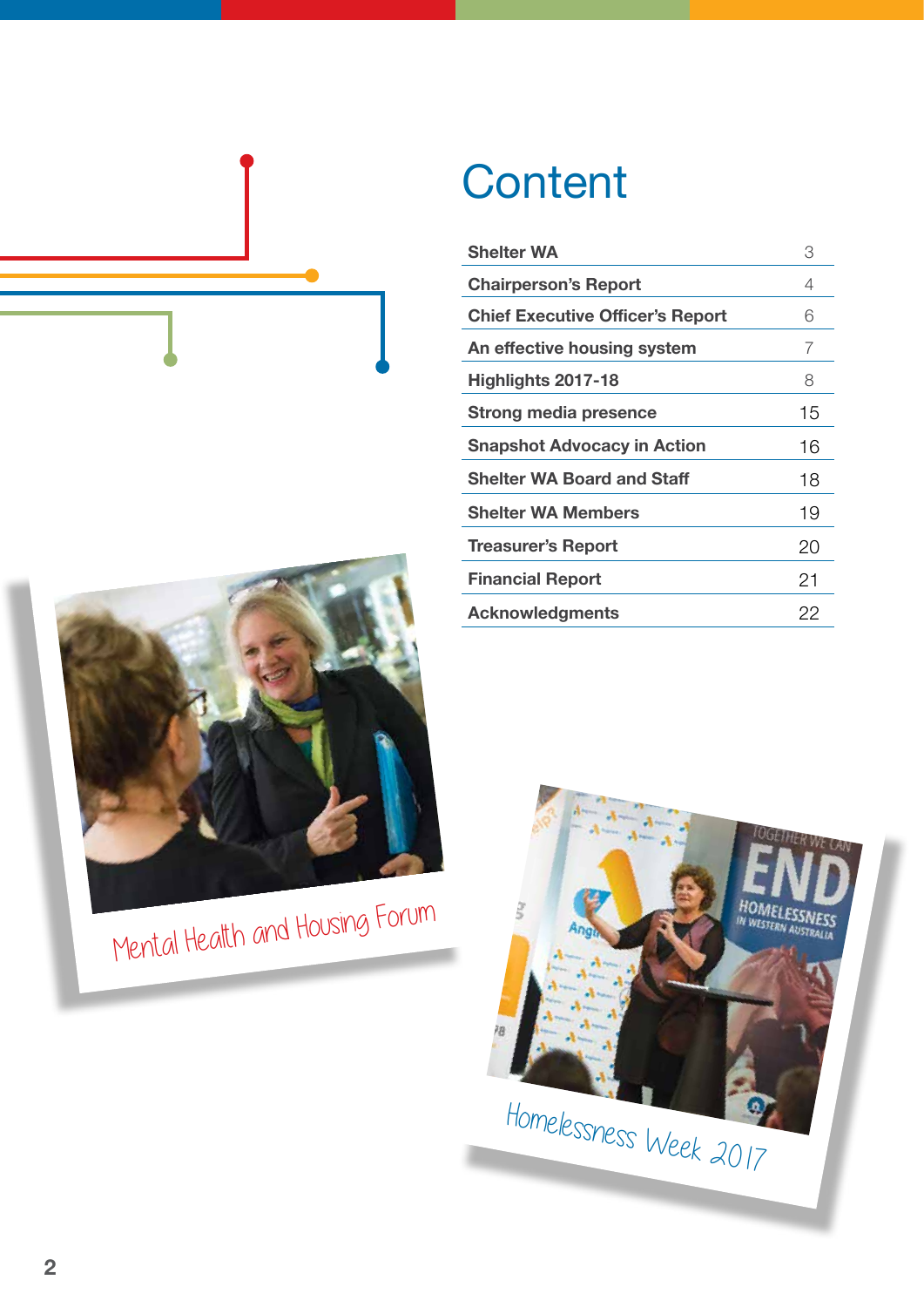### Shelter WA

**Established in 1979, Shelter WA is an independent peak body that advocates for social and affordable housing and ending homelessness in Western Australia.**

Shelter WA brings together a strong coalition committed to appropriate, accessible and affordable housing choice for all, with a focus on housing for people on low to moderate incomes, and groups that experience housing insecurity. We collaborate with key partners including our members, Government, business, industry and peak bodies along with research and academic institutions to realise our vision.

#### **Our Vision**

*All people living in Western Australia have housing that enables them to thrive.*

#### **Our Purpose**

*We work with our members and others where appropriate, to provide a strong voice and lead the development of an effective housing system.*



- 1. Championing the development of an effective housing system.
- 2. Bringing all parts of the housing system together.

#### **Our Values**

- **Courage**
- **Collaboration**
- Innovation
- **Leadership**

#### **National networks**

Shelter WA has a seat on the boards of National Shelter and Homelessness Australia. This national representation strengthens Shelter WA's capacity to represent interests of the Western Australian community through participation in research, policy, advocacy and engagement at a national level.



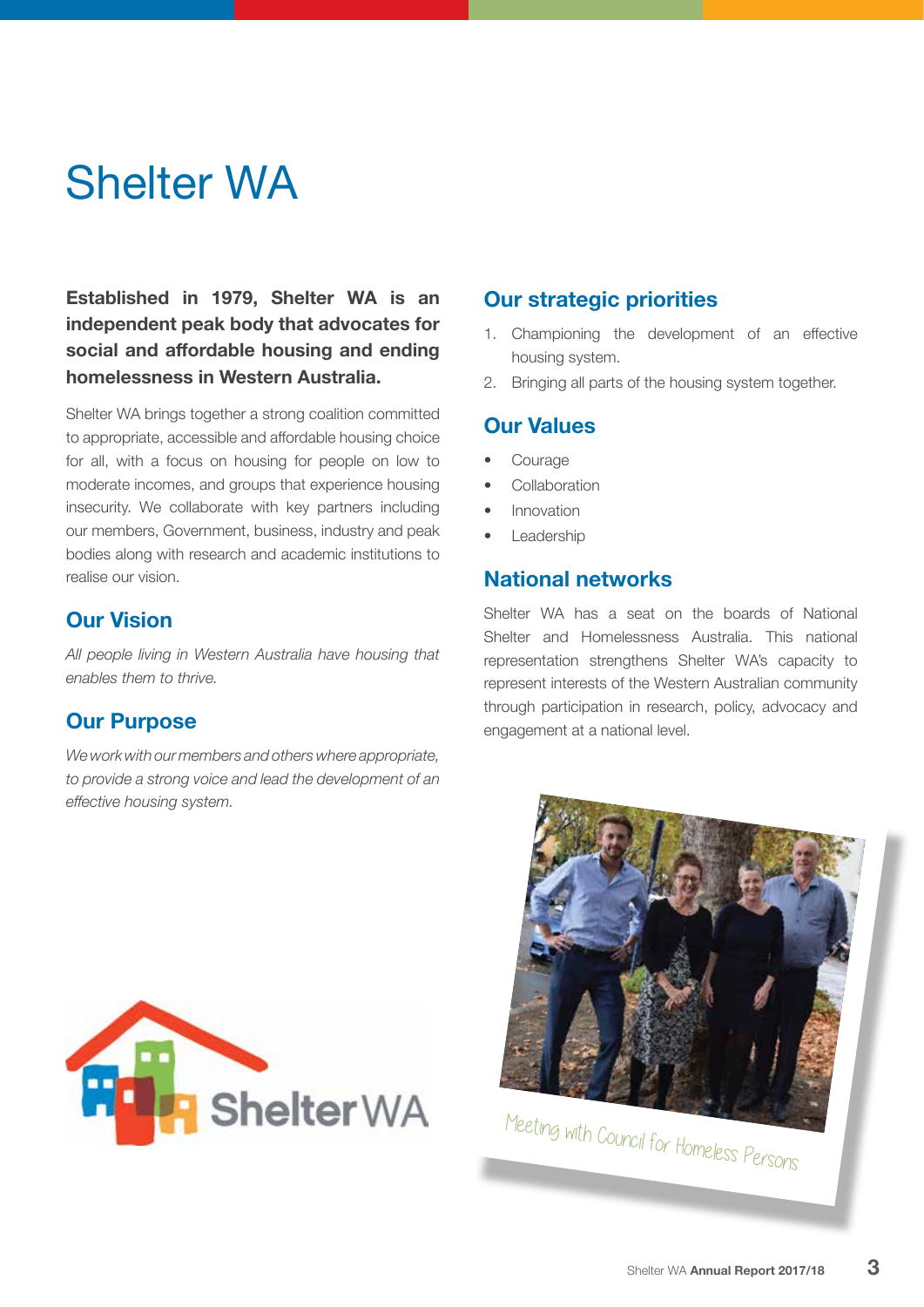### Chairperson's Report

#### **The need for an effective housing system is increasingly becoming a point of national conversation.**

It touches many lives; from parents with adult children who can't afford to leave the family home, to seniors who rent and are worried about where they will live as they draw down on their savings; or to people who sleep rough without a place to call home and without access to the services that they need. Housing is fundamental to all aspects of life and appropriate housing is a key to a fulfilling life. The pressures on the housing system that we increasingly see and hear about are borne out by the evidence and in people's lives.

This year the Shelter WA Board adopted a new strategic plan with a focus on systemic reform to deliver an effective housing system for all. Our two strategic priorities – Championing the development of an effective housing system and bringing all parts of the housing system together- are fundamental to the way we work.

Mark Glasson with Minister Tinley

As a peak body for social and affordable housing and ending homelessness, Shelter WA is well placed to provide leadership to these challenges. We provide a strong, well informed voice, leading discussion, engagement and advocacy for an effective housing system. This year saw a renewed focus by Shelter WA on bringing together the community sector, government, industry and research institutions, to craft evidence-based policy solutions with focus on positive housing outcomes for people on low to moderate incomes. This approach is part of our DNA. Systemic reform through collaboration is critical to achieve our vision that all people living in Western Australia have housing that enables them to thrive. To increase our capacity to do this work and to drive implementation of the strategic plan, this year the Board created a new CEO role.

Our key achievements of the last twelve months are highlighted in this Report. I am particularly proud of Shelter WA's support of the WA End Homelessness Alliance, and the awarding of a Lotterywest Grant to enable Shelter WA to become the backbone organisation to support implementation of the Ten Year Plan to End Homelessness in Western Australia. Also, for securing a place on the Metronet Industry Reference Group to enable us to strongly advocate for social and affordable housing diversity and growth within this significant State project. I am also proud of our engagement and advocacy work on remote housing and housing for people with disabilities.

This year saw implementation of the machinery of government reforms. The bringing together of social and affordable housing and homelessness policy within the new Department of Communities provides the opportunity to reorientate how housing and human services are conceived, with a focus on housing as a place to call home and a secure foundation for life.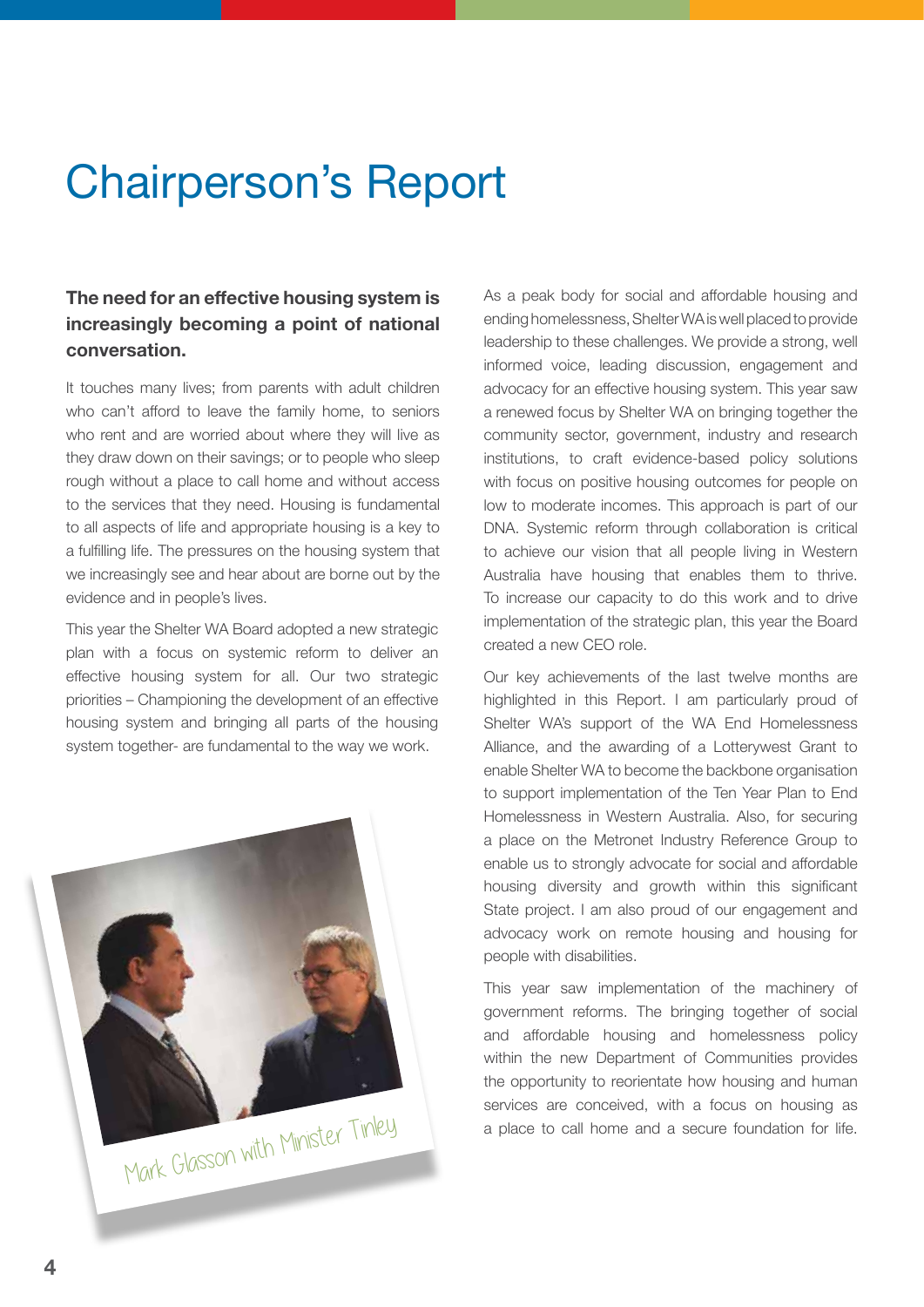This year Shelter WA negotiated new key performance indicators with the Department to better align with their new direction and our strategic plan, focusing not just on policy advice but driving change through catalysing connections and harnessing collective action.

Shelter WA continues to maintain strong links with National Shelter and through this relationship represents Western Australia's interest in national housing policy debate.

It's been a busy and productive year at Shelter WA. The results of our annual Stakeholder Survey have validated the work that we do and the way that we work. I would like to thank the Shelter WA staff for their dedication over the last twelve months. Also, my fellow board members for their ongoing commitment to Shelter WA. Importantly I'd like to thank our members and key partners for their work, engagement and support for us in leading the change for an effective housing system for all.

Next year will mark the fortieth anniversary of Shelter WA, and we will be commemorating this milestone with the many people and organisations that have shaped us over the last forty years. I'm delighted that this will include a history of social and affordable housing in WA and the role that Shelter WA has played. I look forward to working with you as this milestone project unfolds over the next twelve months.

I am pleased to present this year's Annual Report.

/wn>

**Mark Glasson** *Chairperson*



### PBS Consultation

*We need a housing system that is just and fair and provides a good standard of living, security and a base from which individuals and families can thrive and build positive futures - that has community and societal benefits, as well as benefits for those individuals and families. Those are the things Starick knows Shelter WA stands for.*  Starick Chief Executive Officer, Leanne Barron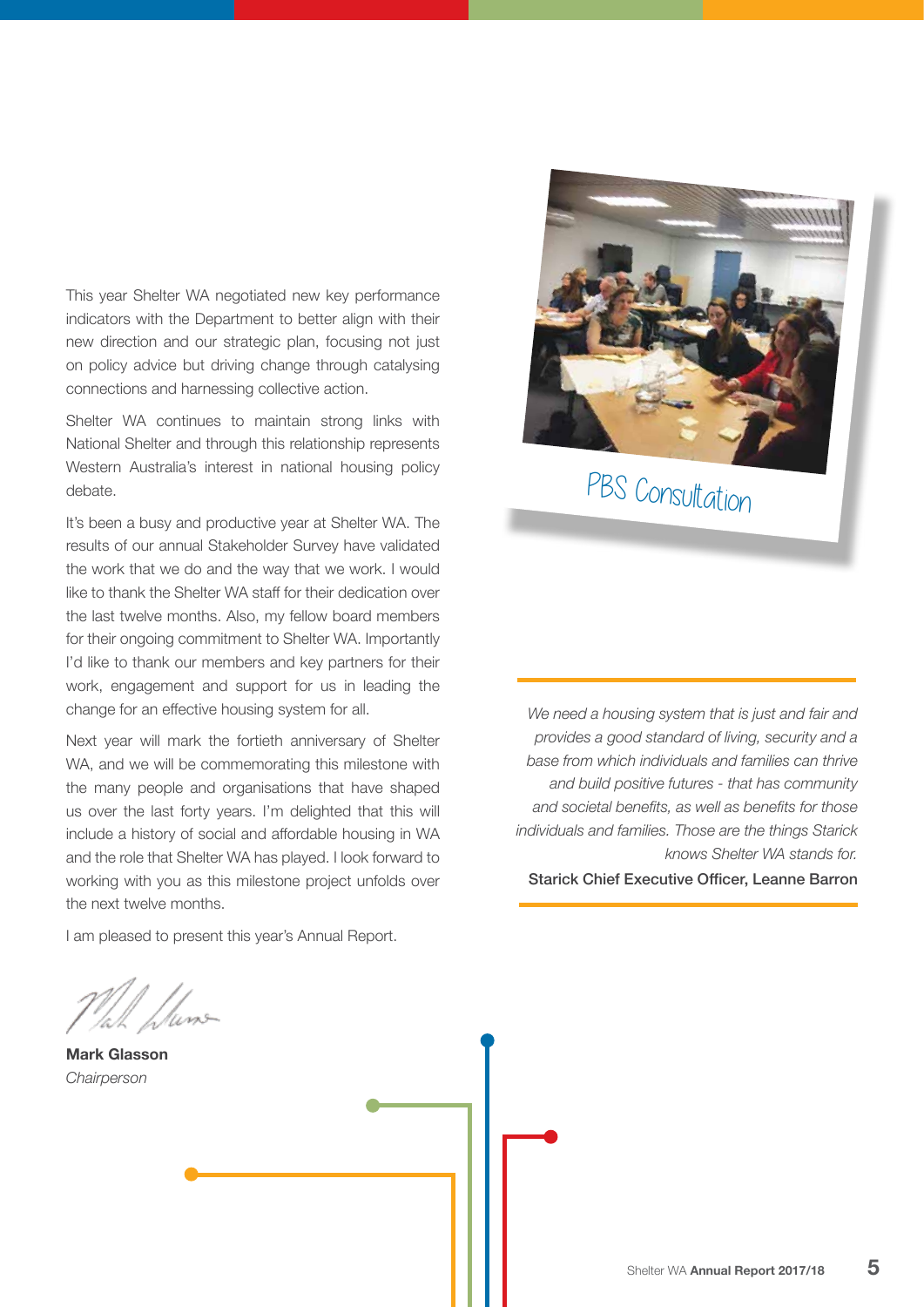### Chief Executive Officer's Report

**It was a great honour to be appointed as the Chief Executive Officer in March 2018. I want to thank the board for their faith, the Shelter WA team for their support and our members and partners for their good wishes. Being part of the Shelter WA community makes me immensely proud.**

This year was a time of renewal. The Board's new Strategic Plan has reshaped our work. Our two strategic priorities: championing the development of an effective housing system; and bringing all parts of the housing system together are our cornerstones. Our advocacy strategy is based on understanding the policy levers available for reform, and this is driven by robust evidence, stakeholder engagement, capacity building, communications and events. These activities frame the way we work, collaborate and focus on solutions that lead to the development of an effective housing system in WA.

Reflecting over the last twelve months it's been a productive year. Shelter WA's position as a leading authority on social and affordable housing is recognised by our relationship with the media and our key stakeholders who seek our advice. In addition, our reach has grown through invitations to present to different audiences, which has led to the progression of our policy and advocacy agenda with new partners. Our relationship with the private sector continues to strengthen, ensuring broader support for our social and affordable housing advocacy agenda.

The next 12 months will see a continued focus on collaborations and partnerships to educate, organise, activate and leverage our networks for change. We will build on the significant reform opportunities such as Metronet, the planning review and the upcoming review of the *Residential Tenancies Act 1987* to lead an agenda for real change. We will continue our regional and metropolitan focus, and on the housing pressures facing specific population groups. An events program is in development to inspire the possibility of change, and to drive our advocacy. Also plans are underway to celebrate the 40<sup>th</sup> anniversary of Shelter WA in 2019.

This year we were fortunate to receive funding to upgrade our social and digital presence. A key project over the next year is an update of our website and communication channels to drive our vision, engagement, policy and advocacy. We are thrilled to become the backbone for the WA End Homelessness Alliance and look forward to supporting the Alliance to implement the Ten Year Plan to End Homelessness. A capacity-building grant will enable us to work closely with our members to build the co-design skills for people who have experienced housing insecurity to have input into social and affordable housing policy.

In closing, I would like to acknowledge Joe Calleja who acted in an interim Executive Officer capacity during this year for his leadership and guidance to the Shelter WA staff. Also, Robert Gough who left Shelter WA to take up a fantastic opportunity with Landcorp. I'd like to acknowledge Robert's enormous contribution to Shelter WA over the many years that he worked with us.

I'd also like to thank our members and key partners for supporting our vision that all people in Western Australia should have housing that enables them to thrive.

M Madejer

**Michelle Mackenzie** *Chief Executive Officer*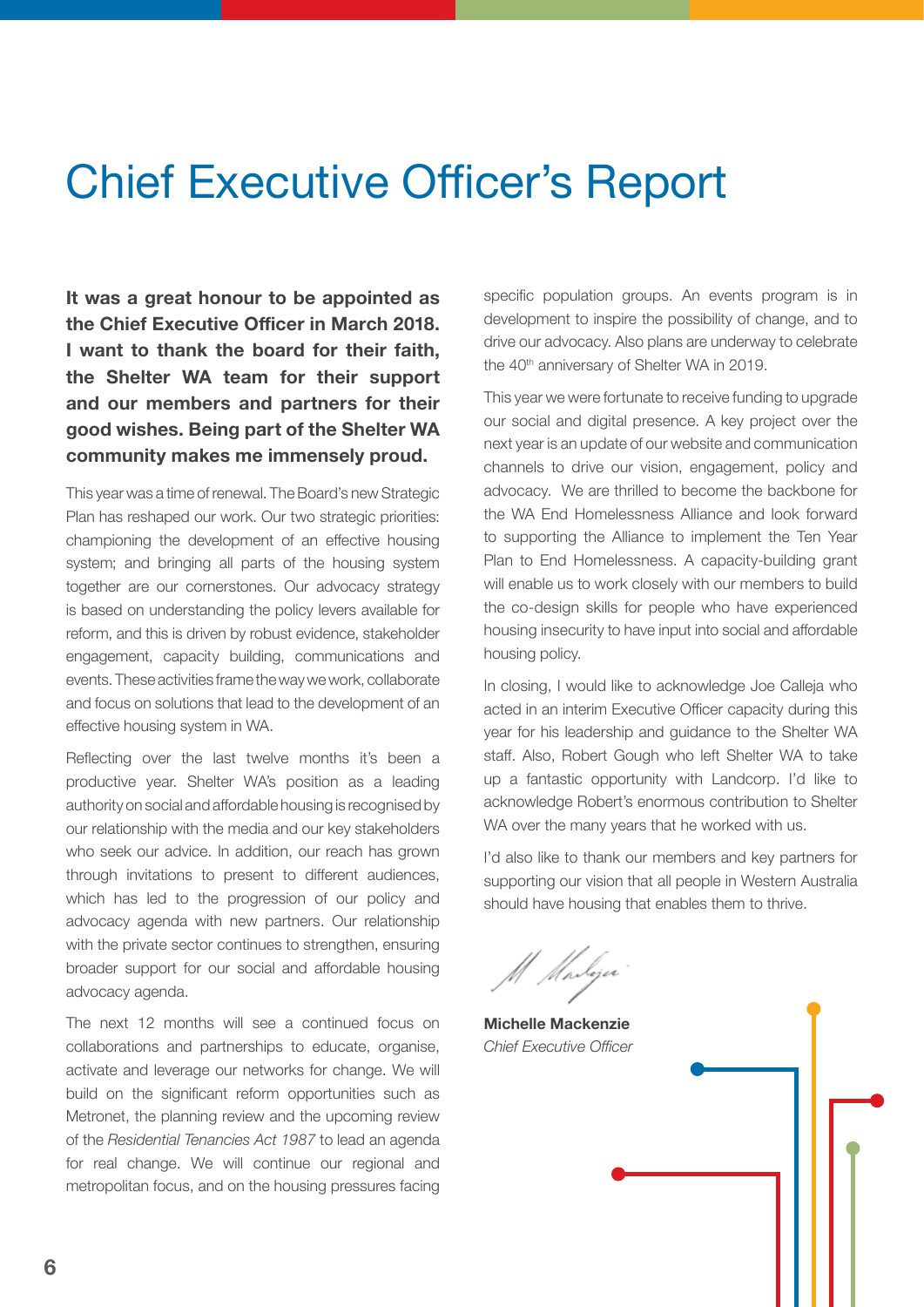### An effective housing system

#### **Shelter WA's vision is relatively simple: All people living in Western Australia have housing that enables them to thrive.**

This acknowledges that housing is more than simply a roof over your head. A home is more than just a dwelling or a place of shelter. A home has many interrelated meanings which reflect the aspirations and needs of people. It is important to individual, household, family and community wellbeing.

The essential element is that 'home' provides a sense of shelter in life where people feel in control of their environment; free from surveillance; free to be themselves; and at ease, in the deepest psychological sense. All of this in a world that might at times be experienced as threatening and uncontrollable.

To deliver the homes that people need, we need an effective housing system. A housing system that provides real housing choice and is responsive and adaptive to the different needs within our community. A system that enables people to be safe and secure at home. A system that creates inclusive neighbourhoods, connecting people and the services that they need, enabling all to participate in the social, economic and civic life of the community. A housing system that minimises ongoing costs of running a home and its impact on the environment.

If our communities are to be inclusive and grow in ways that enable everyone to have a home, there needs to be government, industry and community commitment that this is a goal worth pursuing. The policy levers and investment opportunities are there. It can be done. Shelter WA has a key role to bring together a strong collaboration to advocate for this change.



Strata Title Briefing

Shelter WA's vision is relatively simple: All people living in Western Australia have housing that enables them to thrive.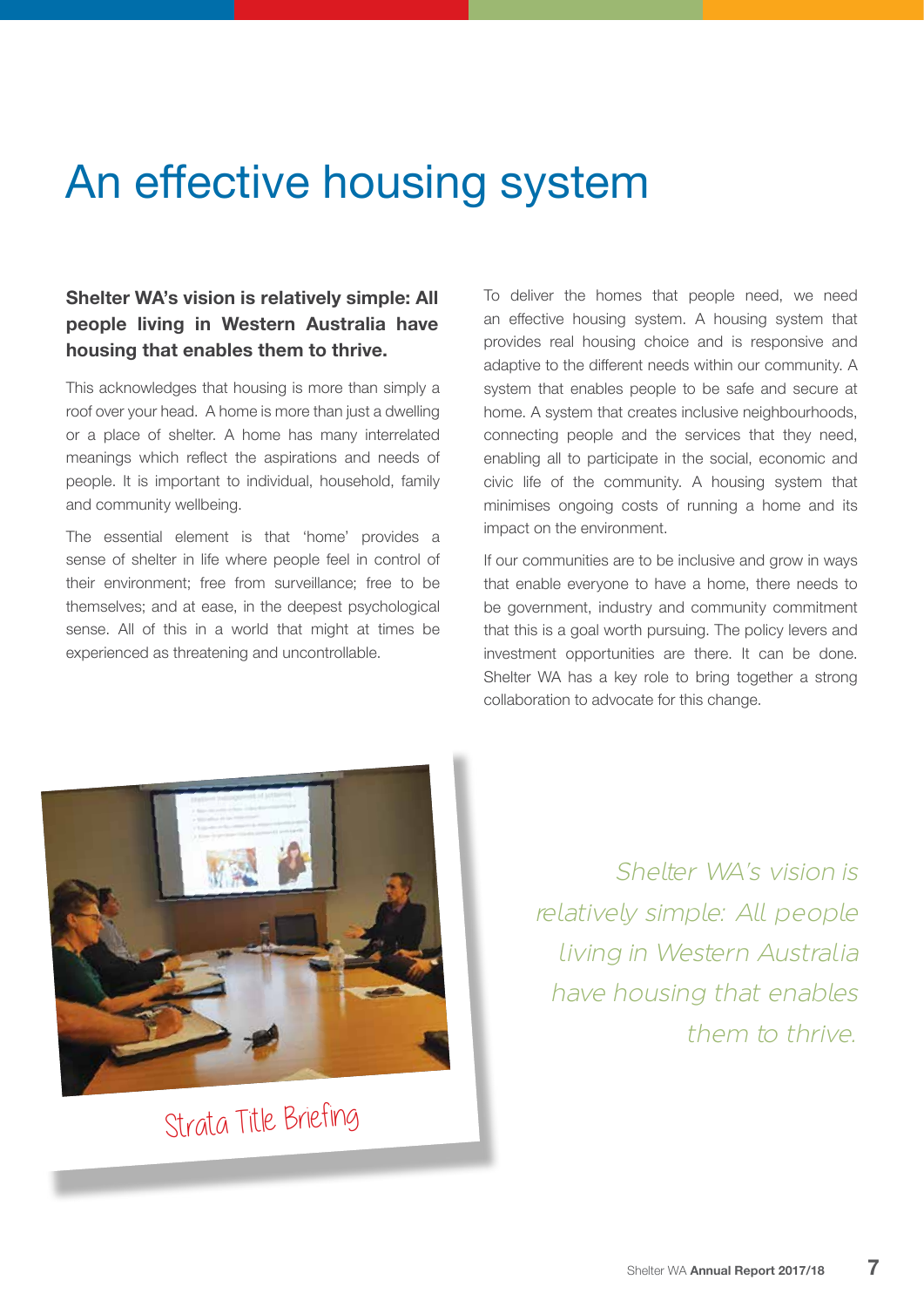### Highlights 2017-18

#### **Championing the development of an effective housing system and bringing all parts of the housing system together.**

During 2017-18 Shelter WA led strong, well-informed, strategic engagement and advocacy to achieve housing system reform.

We provided proactive and responsive evidence-based policy advice. During this year, Shelter WA presented 18 policy submissions to Federal, State and Local government.

Our stakeholder engagement strategy provided a new framework to influence cross-sector commitment to housing system reform, by focusing on strategic alignment to drive our vision. This year Shelter WA led mechanisms to encourage collaboration and partnerships. Our forums, events, and roundtables provided opportunities for networking and collaboration between the community sector, government and industry.

To drive our advocacy, we focussed on the key reform opportunities of the State and Federal Governments. At the State level this included the Machinery of Government changes, urban planning and tenancy policy reform, and new State Government strategies such as the Service Priority and Sustainable Health Reviews, the Community Housing Study, Affordable Housing Action Plan, and Metronet. In partnership with National Shelter, we led strong advocacy into the National Housing and Homelessness Agreement and National Partnership on Remote Indigenous Funding.

#### **Influencing Public Policy – Housing Opportunities**

Shelter WA led advocacy to government and industry for the development of an affordable housing and homelessness system. To strengthen relationships with the new government, we hosted a briefing for newly elected State Labor Party backbenchers.

Ensuring that a strong evidence-base underpins our work, we analysed the Australian Bureau of Statistics (ABS): 2016 Census on Population and Housing and the ABS Estimating Homelessness series. We disseminated infographics and created a Power Point pack for our members and partners to support service planning and advocacy.

We were invited by the ABS to join their Homelessness Statistics Reference Group. We facilitated a roundtable with the ABS and key stakeholders and co-ordinated a Western Australian submission on homelessness topics for the 2021 Census.



Homelessness Week 2017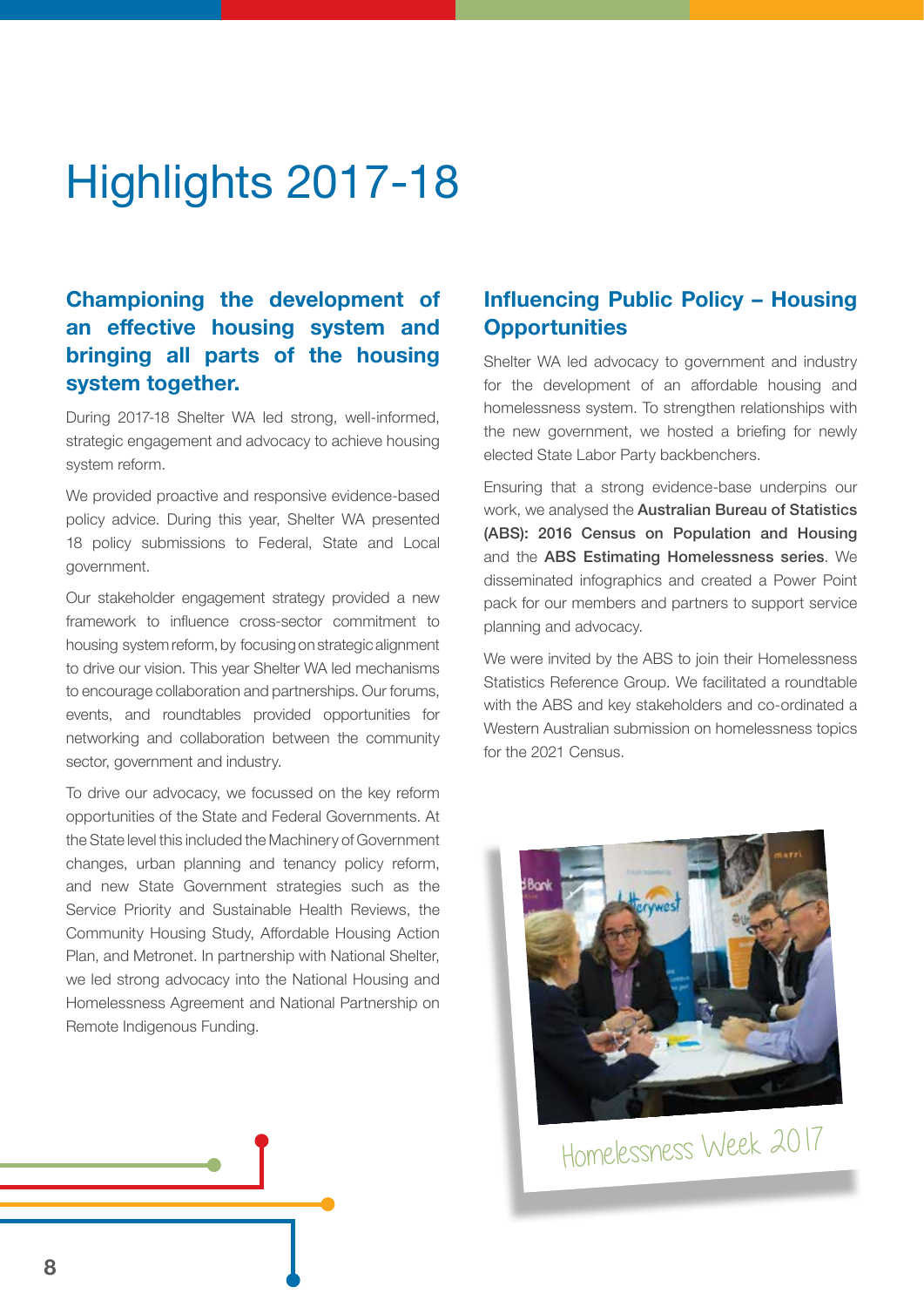

Our 2018 State Government Budget Scorecard showed the strength of our advocacy with several recommendations in our Pre-Budget Submission in advance of the 2018-2019 State Budget accepted by the State. Our Submission demonstrated to Government how investment in housing aligned with their focus on budget repair, better services delivery and election commitments can be achieved. This was framed around four core areas: 1. Plan for housing affordability and ending homelessness; 2. Boost affordable housing supply, facilitating investment and a more responsive housing market; 3. Metronet and urban planning reform; and 4. Make Rental More Secure. It provided a blueprint for systemic housing reform.

We drove this agenda through our submission to the State Government's Service Priority Review and our submission to the **Sustainable Health Review.** 

In partnership with National Shelter, we presented a submission on the National Housing and Homelessness Bill 2018. Based on concerns raised by States and Territories and community agencies, seven amendments were introduced to the Bill.



PIA Conference Presentation

#### **Planning for an effective housing system**

Planning reform remained a key advocacy priority for Shelter WA. The planning system influences housing affordability through planning controls that determine housing size, location, orientation and design. It can provide incentives for affordable housing through voluntary or mandatory provisions. Our submission on the Green Paper on Planning Reform, focussed on opportunities to facilitate diverse, affordable housing supply.

Shelter WA worked closely with Landgate on the Strata Titles Amendment Bill 2018 and Community Title Bill 2018. We facilitated briefing sessions with Landgate and community housing providers, enabling the sector to understand the implications of the Bills and for Landgate to better consider our sector's issues.

We presented at the Planning Institute of Australia's National Planning Conference to over 600 planning professionals on delivering housing diversity through local government planning strategies. This presentation increased our exposure to new audiences with a broader, national reach.

To showcase a blue-print for innovative and affordable infill, Shelter WA co-hosted the *Freo Alternative – Big thinking about small housing*, in partnership with the Property Council, Planning Institute of Australia and the City of Fremantle. Over 80 people from local and state government and industry heard how changes to their planning system is accommodating smaller homes, whilst protecting what the community enjoys about Fremantle, and how this could be translated to other local government areas.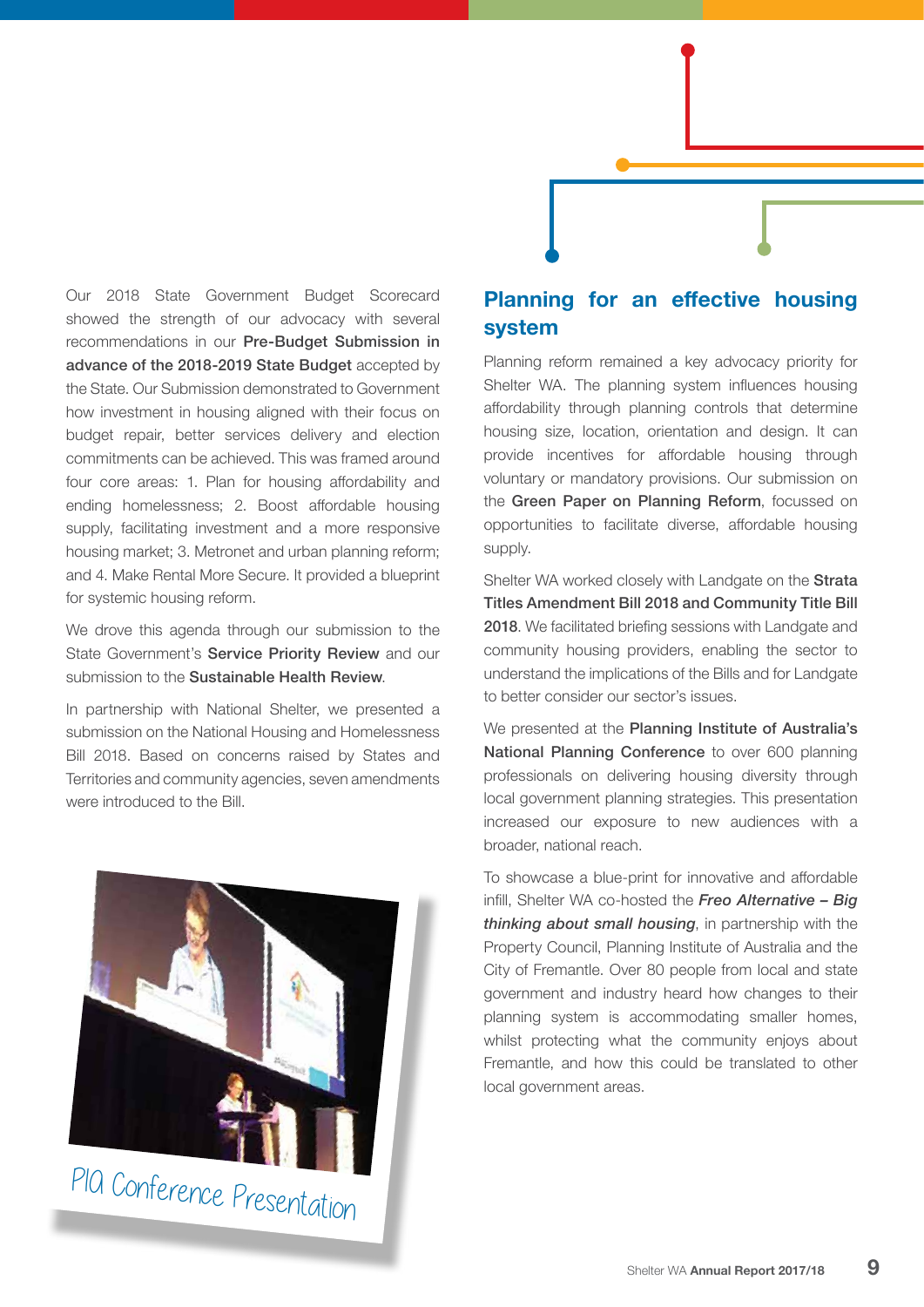

WAEHA Canberra 2018

#### **Metronet – delivering an effective housing system**

Shelter WA led advocacy with State Government Ministers and senior government officials for Metronet to deliver affordable and social housing supply. We facilitated meetings with the Metronet Project Office to demonstrate how harnessing the strengths of the community housing sector will create a more sophisticated response to housing need in the Metronet precincts.

We were invited to join the Metronet Private Sector Reference Group, a vehicle for ongoing advocacy for a social and housing strategy to inform project delivery. We engaged with local governments in the Metronet corridors and provided a submission to the City of Bayswater: Draft Town Centre Structure Plan to facilitate land use changes as part of Metronet.

*Activ has a wide range of services including housing and sees the advantage of being represented by Shelter as a peak body in the housing arena. We need to work together as a sector and have a strong sector leader to represent our views to Government, as well as disseminate information.* 

Jonathan Thomas, Activ Foundation

#### **An effective housing system for tenants**

This year saw significant work on **Boarders and** Lodgers Reform. Shelter WA co-hosted the Boarder and Lodgers Working Group and undertook consultation with homelessness service providers, community housing, and university accommodation to develop policy advice to inform boarders and lodgers legislation.

A number of Shelter WA's recommendations to *The Residential Parks (Long Stay Tenants) Act 2006* were adopted, providing greater security of tenure for park home residents. This included no 'without grounds' termination of long-stay agreements, no termination of fixed-term agreements on the sale of a park, and no automatic terminations if a park owner's lender takes possession of the park.

We continued strong advocacy for the progression of the Residential Tenancies Legislation Amendment (Family Violence) Bill 2018. This included ongoing engagement with the Real Estate Institute of WA.

Evictions from public housing into homelessness remained a key issue and we worked in partnership with Tenancy WA to advocate for changes to the implementation of the Disruptive Behaviour Management Policy. We facilitated joint advocacy with other peak bodies for a moratorium on the eviction of children and people with serious and persistent mental health issues, and tabled solutions to deliver systemic reform. This led to agreement for a **tenant journey** mapping project by the Department of Communities to guide systemic reform.

Building on this, we worked closely with our members and Tenancy WA to craft a submission to the Office of the Auditor General Review of the Disruptive Behaviour Management Unit, pointing out poor outcomes of this policy on tenants.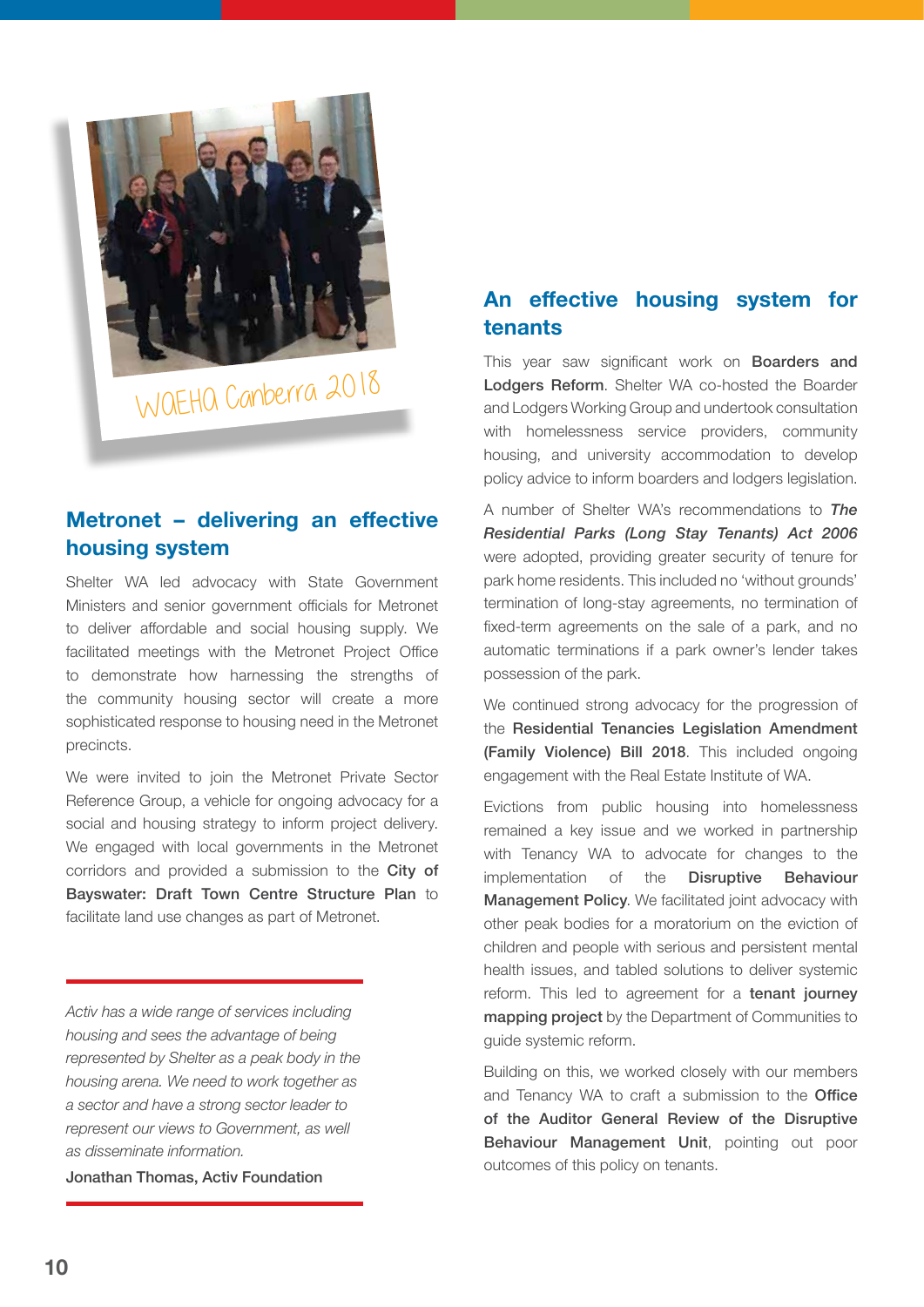Our submission to the Social Services Legislation Amendment (Housing Affordability) Bill 2017: (Automatic Rent Deduction and NRAS) highlighted the negative impact of Automatic Rent Deduction on tenants and outlined options for a more supportive and flexible approach. Shelter WA's recommendations were taken up by the Senate Committee and our submission was quoted in their final report.

In partnership with WA Council of Social Service (WACOSS) and Community Employers WA (CEWA) we undertook strong advocacy on the procurement model and service specifications for the new THRIVE tender, highlighting the impact on the sector and service provision for individuals and families. This resulted in tender clarifications and an extension and commitment to lessons learnt to inform future tender specifications.

This year we ran two sessions of Introduction to Residential Tenancy Law training, in partnership with WACOSS, CHIA and Tenancy WA which attracted a wide audience.

#### **An effective social housing system – building on the strengths of community housing providers**

This year we continued our advocacy for a community housing policy and growth strategy to deliver better outcomes for tenants and increase housing supply. We participated in the Department of Communities' *Community Housing Study*, consolidating independent research that demonstrates the value of the Community Housing Sector in delivering better outcomes for people and government. Continuing this advocacy, we provided a Submission to the Productivity Commission: Introducing Competition and Informed User Choice into Human Services **Draft and Final Report** and presented evidence to the Commission.

Shelter WA hosted a roundtable with the CEO of Australian Housing and Urban Research Institute (AHURI) presenting on New Government Mechanisms for Institutional and Industry Investment. This forum was attended by 25 people from State and Local Government and the community sector and provided information on new opportunities through the National Housing Finance and Investment Corporation.



Fremantle Alternative Presenters

Finbar is a Shelter WA member and supports the organisation because Shelter WA is a thought leader and advocate. There are no simple answers to these housing issues and all stakeholders need to be engaged in finding cohesive and shared approaches to ensure effective use of the available resources.

> Finbar's General Manager Project Coordination, Scott Cameron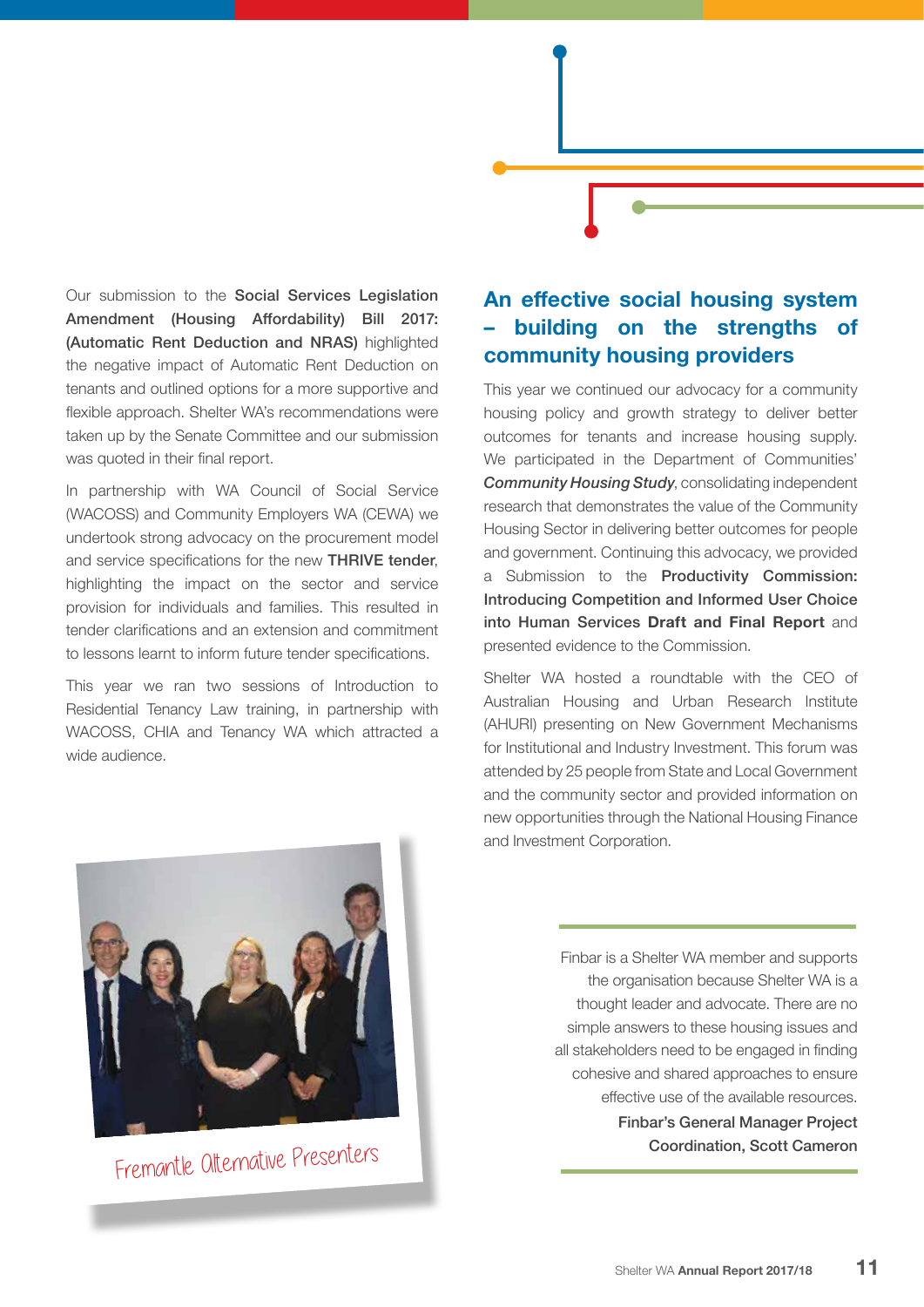#### **Snapshot – Advocacy for specific population groups**

Our advocacy for an effective housing system for populations who are often disadvantaged in the housing markets continued. This included working closing with partners to understand the impact on housing for people with disabilities under the National Disability Insurance Scheme (NDIS). Our submission to the WA Youth Strategy outlined the housing needs of young people.

We were pleased to receive a capacity-building grant from the Department of Finance to build the capacity of people with lived experience of housing insecurity to participate more fully in housing policy. This project will enable us to work with our members and partners to ensure that the voices of people with lived experience are heard, informing all aspects of housing policy throughout the state.



National Aboriginal Housing Policy Peak Meeting

#### *Housing for Aboriginal people*

We led strong advocacy for the continuation of Commonwealth investment in remote housing. Shelter WA was part of a delegation to the Federal Minister for Aboriginal Affairs, key policy staff of the Federal Treasurer and Minister for Regional Development, advocating for continued funding for remote housing. This advocacy was undertaken in collaboration with colleagues from National Shelter, Queensland Shelter and with the support and endorsement of National Congress. We also provided ongoing information for WA Federal parliamentarians on this issue.

We worked with **National Congress** and convened a meeting, attended by sixty people from across Australia, to canvas the establishment of a national Aboriginal housing policy and advocacy peak body, a commitment sought in the Redfern Statement. The outcome was a working group to drive the development of a national Aboriginal housing peak body.

At the State level, we hosted a forum to discuss the policy and advocacy landscape and the Aboriginal housing agenda. We formed a partnership with the Telethon Kids Institute on Aboriginal housing and homelessness in non-remote settings. This partnership has led to a strong basis to develop a policy platform on Aboriginal housing in Perth and the greater South West region.

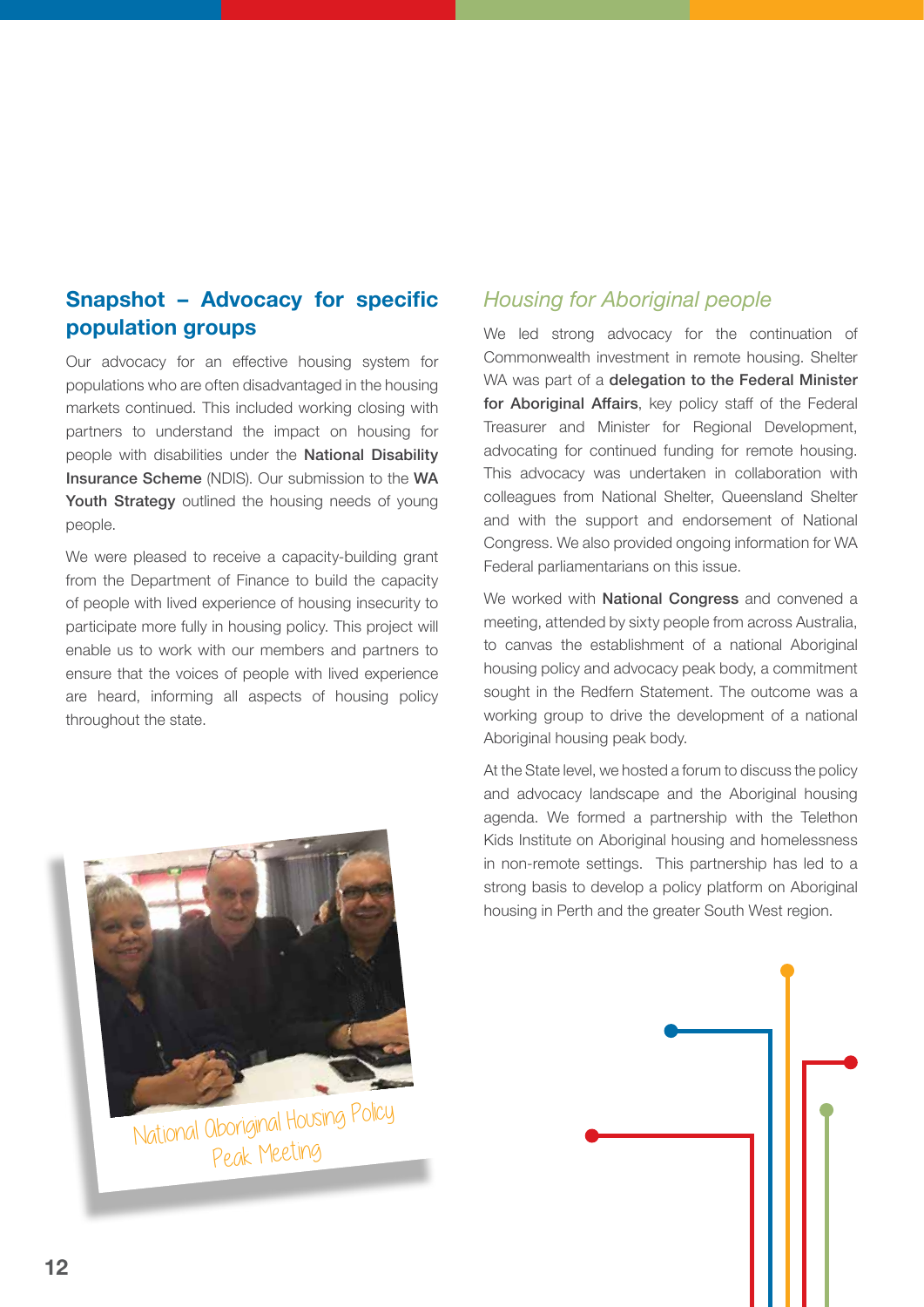

Seniors Workshop Northam

#### *Housing for Seniors*

This year we were engaged by the Department of Communities to undertake a Seniors Housing Qualitative Investigation. We facilitated workshops in metropolitan and regional WA with seniors in public housing, or on the waitlist, to better understand their perceptions and attitudes to shared and co-located housing as they age. Our report informed the Seniors' Housing Strategy. We participated in a roundtable to inform Curtin University and AHURI research on seniors housing and joined the Ageing on the Edge Working Group, which is a national project investigating issues around housing for seniors.

*Mission Australia's is pleased to work alongside Shelter WA and other stakeholders in the sector, to make a difference through advocacy, research, policy development and direct service provision.* 

Jo Sadler, Mission Australia



Mental Health Panel -Homelessness Week 2017

#### *Housing for people with serious and persistent mental health issues*

In August over 200 people attended a Shelter WA Mental Health and Housing Forum on how we can improve housing outcomes for those with severe mental illness, and how the community sector can be a key driver of reform. Key speakers included the Deputy Premier and Minister for Health and Mental Health, The Clinical Lead Homelessness Services and Royal Perth Hospital, the Mental Health Commissioner, a Professor of Criminology and senior executives from the Departments of Justice and Communities.

We were invited to be part of a national investigative panel on Mental Health, Housing and Homelessness, undertaken by AHURI for the National Mental Health Commission. Building on this, and with an eye to systemic reform under the proposed Mental Health Accommodation Strategy, we brokered research with Price Waterhouse Coopers (PWC) to develop a Pathway Out of Care Strategy. This will deliver a financial model that incorporates the range of economic benefits associated with pathways out of care, high level options to deliver these pathways, and how this relates to new national funding opportunities.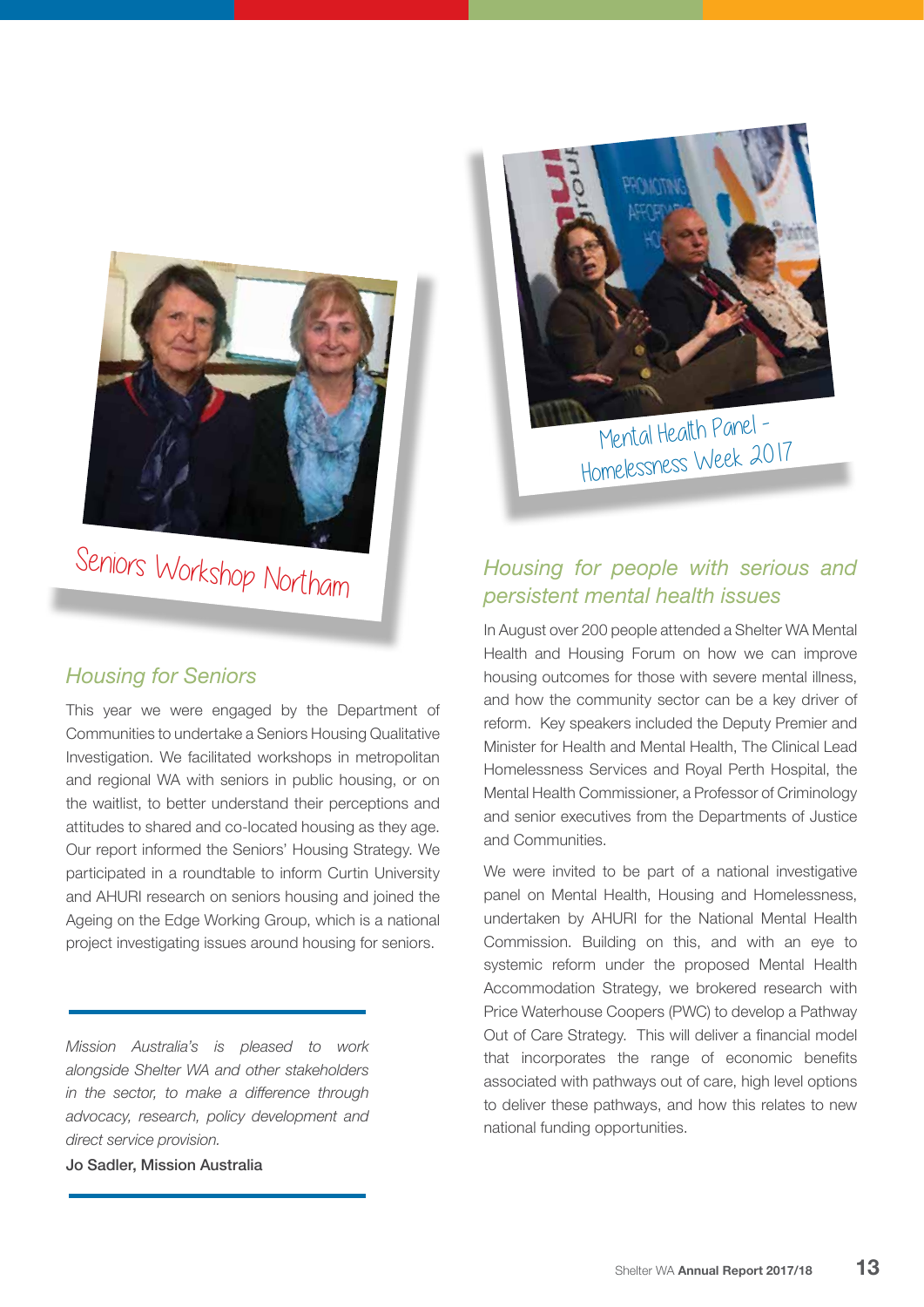



## Homelessness Week 2017

#### An effective housing system **Ending Homelessness**

#### *Homelessness Week 2017*

The Shelter WA Homelessness Week Reference Group, refocussed homelessness week 2017 to 'Let's end homelessness, not just manage it.' This week built on the work of the WA End Homelessness Alliance and the Ten Year Action Plan to End Homelessness in WA. Over 300 people attended Shelter WA events, with hundreds more attending over 20 events throughout the State. Shelter WA events included a launch; the Mental Health, Housing and Homelessness Forum and a closing workshop, exploring how in the future Homelessness Week can best support the goal of ending homelessness, and other advocacy priorities.

#### *Supporting the WA End Homelessness Alliance*

Shelter WA worked closely with the WA End Homelessness Alliance (WAEHA) and Lotterywest towards implementation of the Ten Year Action Plan to End Homelessness in WA. We received Lotterywest funding to become the backbone for the WAEHA to commence the plan's implementation.

Along with representatives from the WAEHA, we were part of a delegation to Canberra where we met the Minister for Social Security, Shadow Minister for Housing and Homelessness, and other Federal politicians to highlight the WAEHA work and the positive impact of a Housing First approach on people and government services. We presented with the WAEHA at a University of Western Australia WA event attended by over 500 people.

#### *Partnership with Local Government*

This year saw partnerships with the WA Local Government Association and Local Government Professionals to explore local government's responses to people who sleep rough. Our audit of local government approaches to rough sleeping led to a working group to explore protocols and a model local government kit.

We were invited by Local Government Professionals to present at their Spotlight Series on Homelessness. Our presentation to over 100 people highlighted our reach and the opportunities for Local Government, across all functional areas, to co-ordinate a positive response to homelessness. Feedback from the event is informing the development of the model local government kit.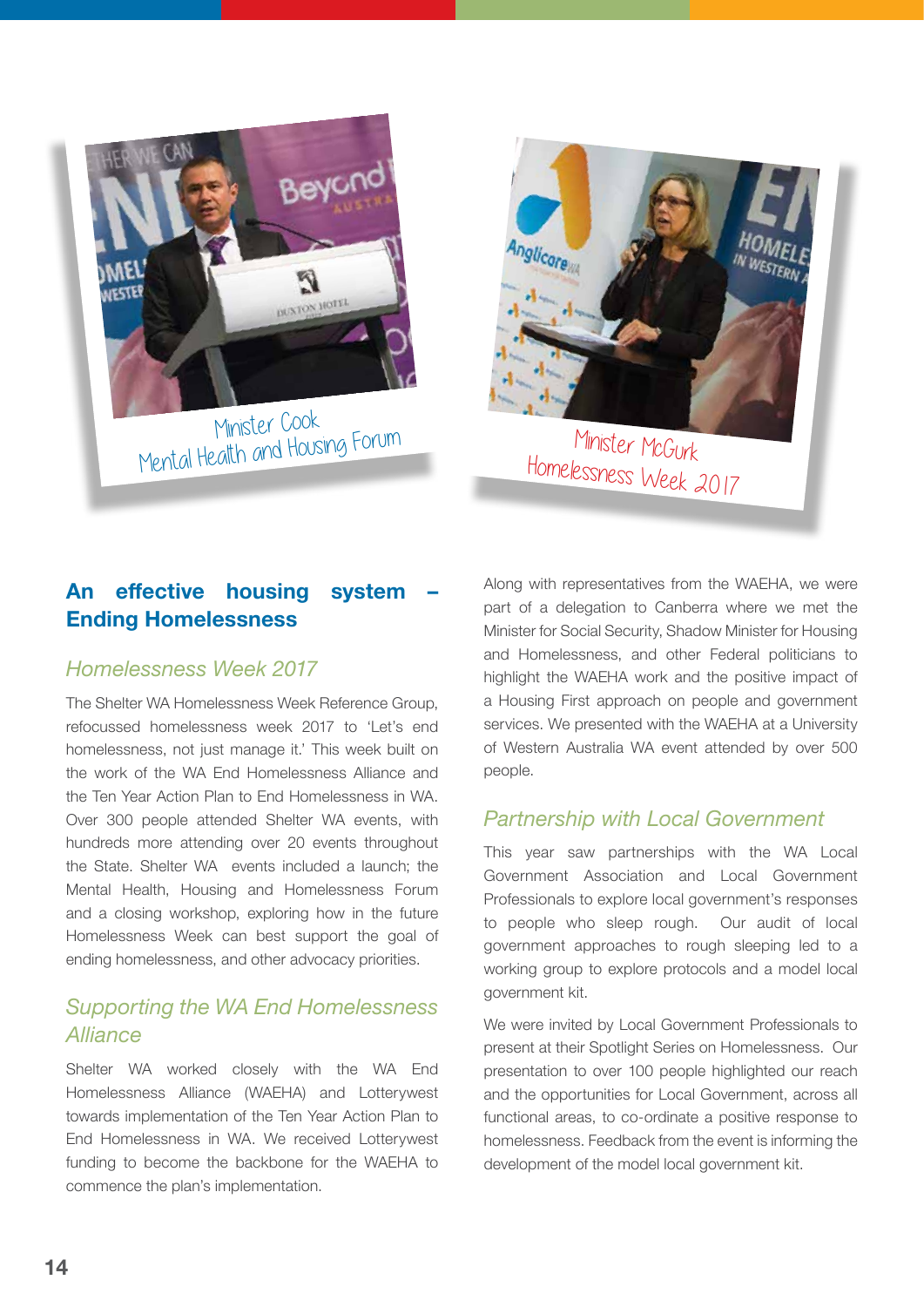### Strong media presence

**Shelter WA continues to have a strong media reach for its advocacy on social and affordable housing and ending homelessness. Shelter WA has a highly credible reputation and is the 'go to' organisation for media seeking a comment or information on affordable housing and homelessness.**

During 2017/18 Shelter WA received in excess of 60 mainstream media mentions. Key print media included two front page stories on the *West Australian* editorial pieces and an opinion piece that received national attention. There were also numerous stories in regional papers. Representatives of Shelter WA were interviewed many times on radio, on metropolitan and regional stations and on television.

Shelter WA continues to increase its reach to stakeholders and the media through its newsletter 'Inside Housing'. During this year our subscribers' list grew from 900 to 1350, with a 98 per cent successful delivery rate. Shelter WA staff continued to improve the newsletter's look and expand its content.

Shelter WA continues to utilize three social media platforms: LinkedIn, Facebook and Twitter. Shelter WA has over 280 followers on LinkedIn increasing our reach to new audiences.

Our Facebook followers increased to around 1000. Our post reach and reactions to stories grew, with over 1850 people reached for our posting on remote housing and 1900 people for Homelessness Week. Our Twitter followers increased by 298 followers. Shelter WA made over 650 posts on these media platforms and earned over 156K impressions on Twitter during this period.

Our presence continues to be valued. The Shelter WA website had 19,378 users, 25,693 sessions and 56,592 page views. The Housing Hub and Resources Website had 35,417 users, 46,156 sessions and 121,604 page views. The WA Housing Hub Website had 7,333 users, 10,252 sessions and 19,562 page views.

#### **Our enablers**

This year we negotiated new Key Performance Indicators with the Department of Communities to better align our activities with their new direction and our strategic plan. Three fundamental areas – policy advice, catalysing connections, and brokering projects - align with the two strategic pillars of Shelter WA's strategic plan, championing the development of an effective housing system and bringing all parts of the housing system together.

During this year we scoped out our information technology requirements and were successful in receiving a grant from Lotterywest to upgrade our IT and social and digital media platforms and refresh our communications. We look forward to the implementation of this project next year.



Shelter Wa Briefing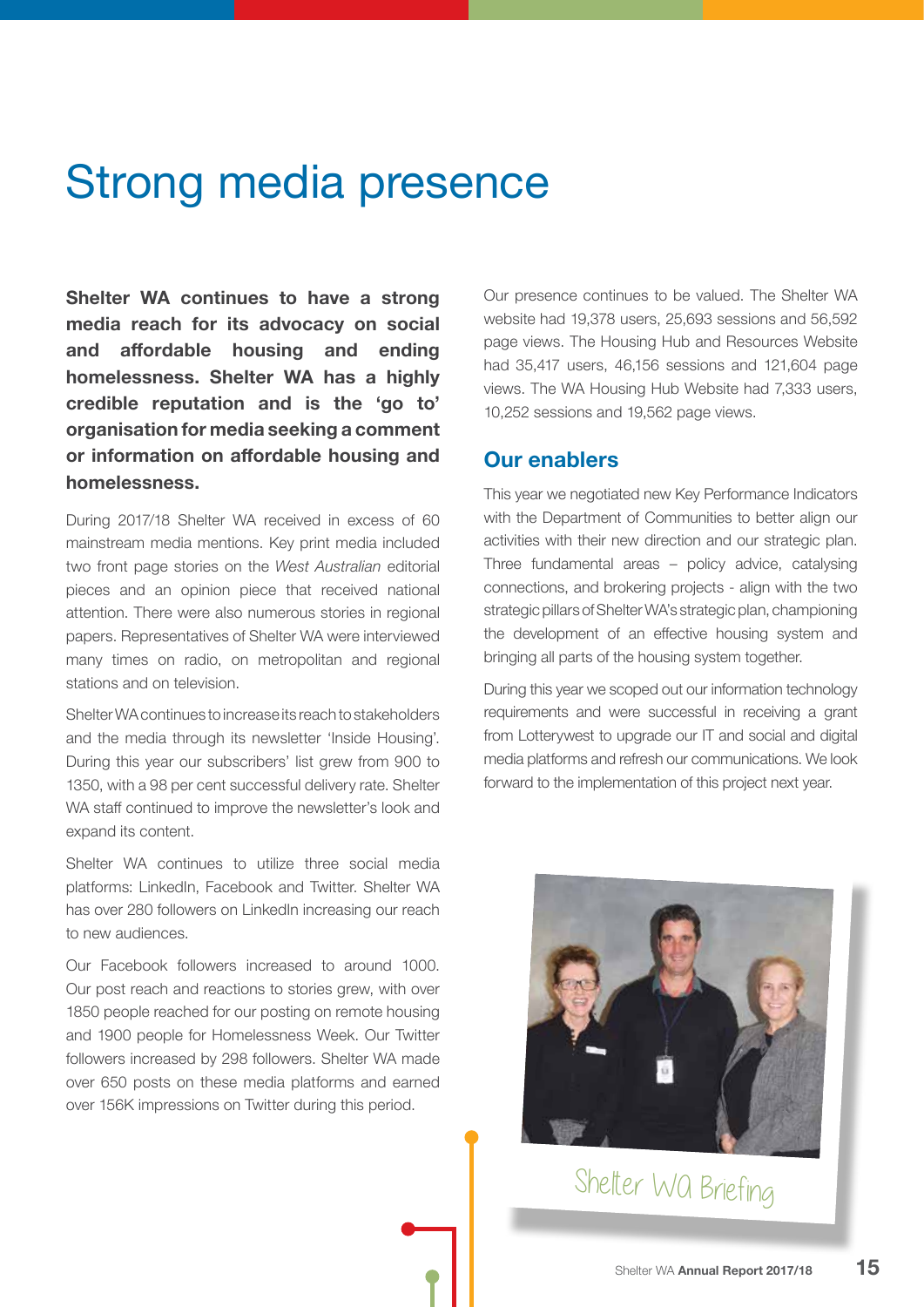### Snapshot Advocacy in Action

#### **Representation**

#### National Bodies

- National Shelter board member
- National Shelter policy officers' network member
- Homelessness Australia board member
- Australian Bureau of Statistics, Homelessness Statistics Reference Group

#### State Bodies

- Housing Authority Round Table Co-chair
- Metronet Private Sector Reference Group
- Supporting Communities Forum Homelessness Working Group
- Affordable Housing Industry Roundtable
- WA Peaks Forum

#### Roundtables, Forums and Events

#### 15 events, 650 attendees

#### 20 regional events during Homelessness Week

- State ALP backbenchers briefing
- AHURI roundtable: New Government Mechanisms for Institutional and Industry Investment
- Member's Forums
- Pre Budget Submission consultations

#### Planning reform

- **Metronet**
- Strata Title Reform
- Boarders and Lodgers reform
- The Freo Alternative Big Thinking about small housing
- Introduction to Residential Tenancy Law for Community Support Workers

#### **Homelessness**

- Homelessness Week events
- Local Government Protocols for Rough Sleepers
- Australian Bureau of Statistics, Homelessness **Statistics**

#### Special populations

- Mental Health, Housing and Homelessness
- Seniors Housing Consultative Forums
- Aboriginal People and Housing
- People with Disabilities and Housing (NDIS)

#### Presentations

- Productivity Commission Hearings into Introducing Competition and Informed User Choice into Human Services
- National Planning Institute of Australia Conference Affordable housing
- Local Government Spotlight Series Homelessness
- UWA CSI Breakfast by the Bay Homelessness
- National Congress Aboriginal Housing Peak
- Financial Counsellors Association of WA State Conference – Affordable housing and homelessness

#### Media

- 60 mainstream media mentions
- 27 radio interviews
- 3 TV interviews
- 26 Inside Housing Newsletters
- 1,350 Newsletter subscribers
- 1,000 Facebook followers
- 279 LinkedIn followers
- 156k Twitter impressions
- 62.128 website users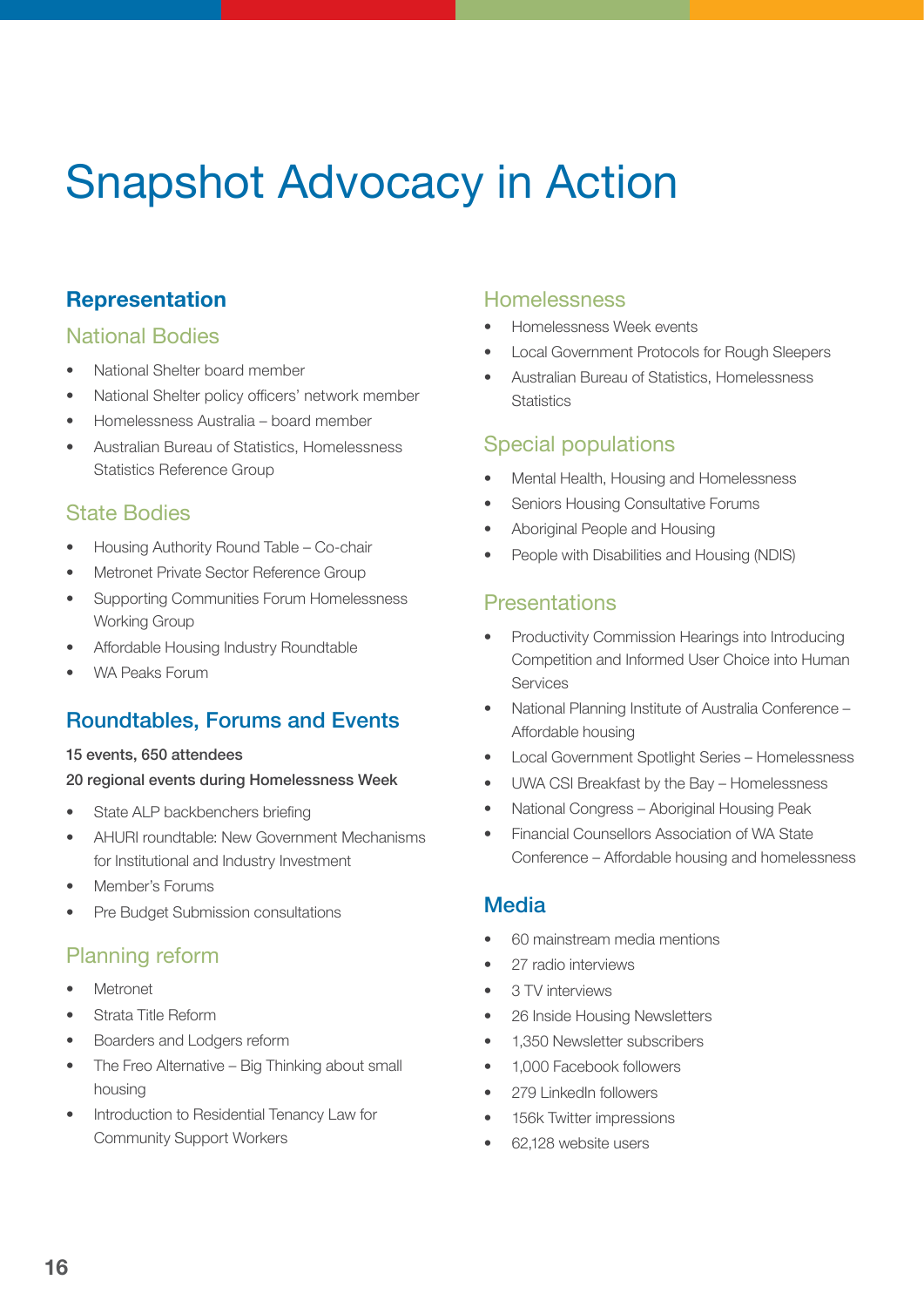#### Submissions

#### 18 Submissions to Federal, State and Local government

#### Systemic Reform

- WA Health: Sustainable Health Review
- Department of Premier and Cabinet: Service Priority Review
- Productivity Commission: Reforms to Human Services
- Department of Treasury: Submission in advance of the 2017/18 State Budget
- Department of Communities: WA Youth Strategy

#### Housing funding, finance and taxation Reform

- Department of Treasury: National Housing and Homelessness Agreement
- Department of Social Services; Social Services Legislation Amendment (Housing Affordability) Bill 2017 (Automatic Rent Deduction)

#### Urban Planning Reform

- Department of Planning: Modernising WA's Planning System - Green Paper
- Landgate: Strata Titles Amendment Bill and Community Titles Bill 2018
- City of Fremantle: Fremantle Alternative Scheme Amendment
- City of Bayswater: Structure Plan

#### Tenancy Reform

- Department of Communities: Public Housing Disruptive Behaviour Management Policy (three strikes)
- Office of Auditor General Inquiry into the Disruptive Behaviour Management Unit
- Department of Communities THRIVE tender

#### Social Housing Reform

- Australian Bureau of Statistics: Estimating Homelessness
- Department of Communities: Community Housing **Study**
- Productivity Commission: Introducing Competition and Informed User Choice into Human Services – Draft & Final Report



### AHURI Roundtable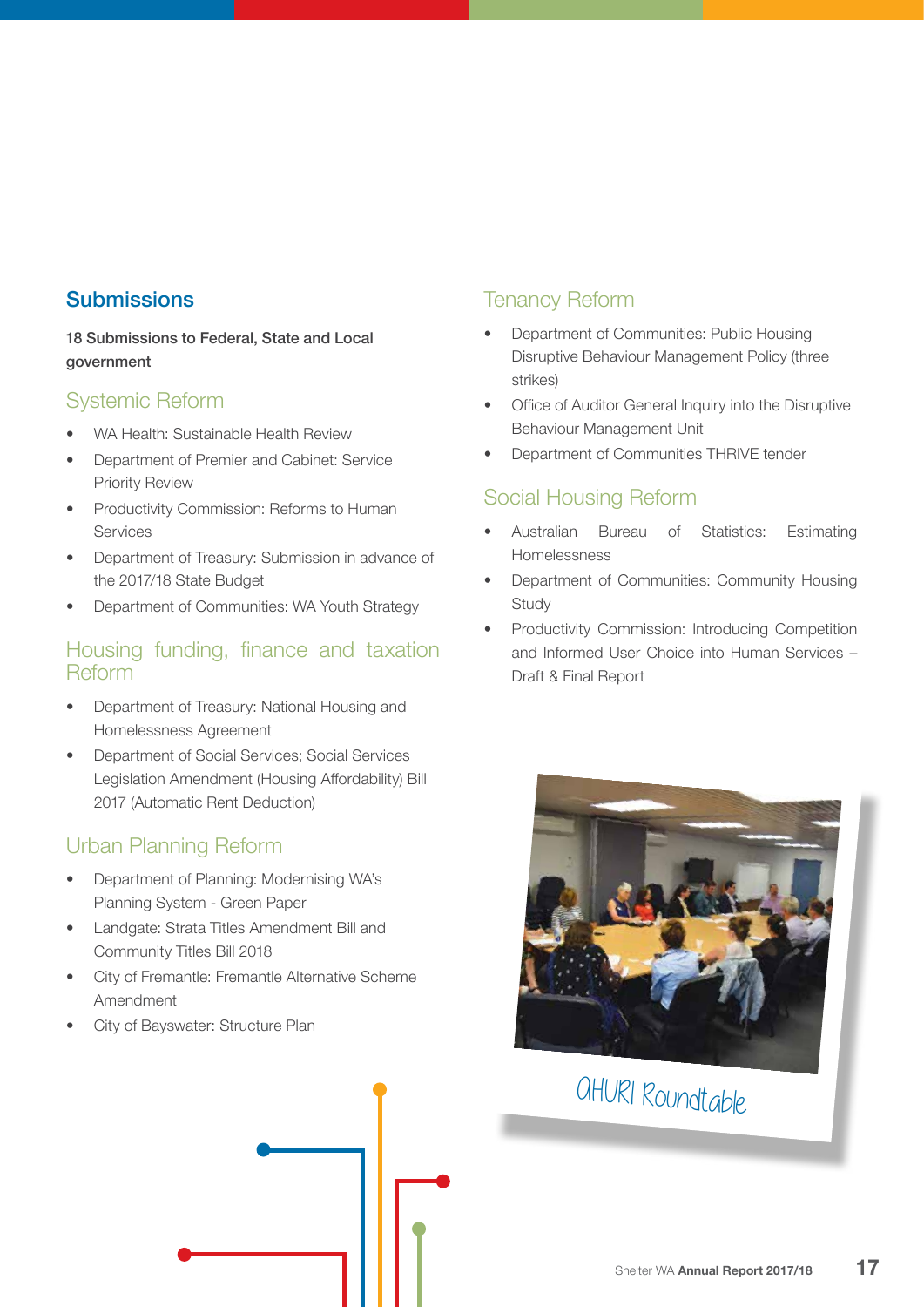### Shelter WA Board



**Mark Glasson** *Chair*



**Neil Guard** *Treasurer*



**Neil Hamilton** *Vice Chair*



**Kathleen Gregory** *Board Member*



**Justine Colyer** *Secretary*



**Elizabeth Lee** *Board Member*



**Ben Hawthorn** *Board Member*

| <b>Board</b><br>member | No of<br>Eligible<br>Meetings | No of<br><b>Meetings</b><br><b>Attended</b> |
|------------------------|-------------------------------|---------------------------------------------|
| Mark Glasson           | 10                            | 10                                          |
| Neil Hamilton          | 10                            | 10                                          |
| <b>Justine Colyer</b>  | 10                            | 8                                           |
| Neil Guard             | 10                            | 8                                           |
| Kathleen<br>Gregory    | 10                            | 7                                           |
| Elizabeth Lee          | 10                            | 6                                           |
| Julie Waylen           | 10                            | 7                                           |
| Catherine Spini        | 7                             | 4                                           |
| <b>Ben Hawthorn</b>    | 7                             | 5                                           |



**Julie Waylen** *Board Member*



**Catherine Spini** *Board Member*



| <b>Shelter WA Staff</b> |  |
|-------------------------|--|
| <b>June 2018</b>        |  |

| <b>Michelle Mackenzie</b> | <b>Chief Executive Officer</b>                     |
|---------------------------|----------------------------------------------------|
| <b>Stephen Hall</b>       | <b>Manager Policy and Engagement</b>               |
| <b>Karen Valenti</b>      | <b>Communications and Marketing Officer</b>        |
| <b>Karyn Lochore</b>      | <b>Senior Policy Officer</b>                       |
| <b>Jack Thornton</b>      | <b>Policy and Project Officer</b>                  |
| <b>Sei Hwee Lee</b>       | Administration, Finance & Business Support Officer |

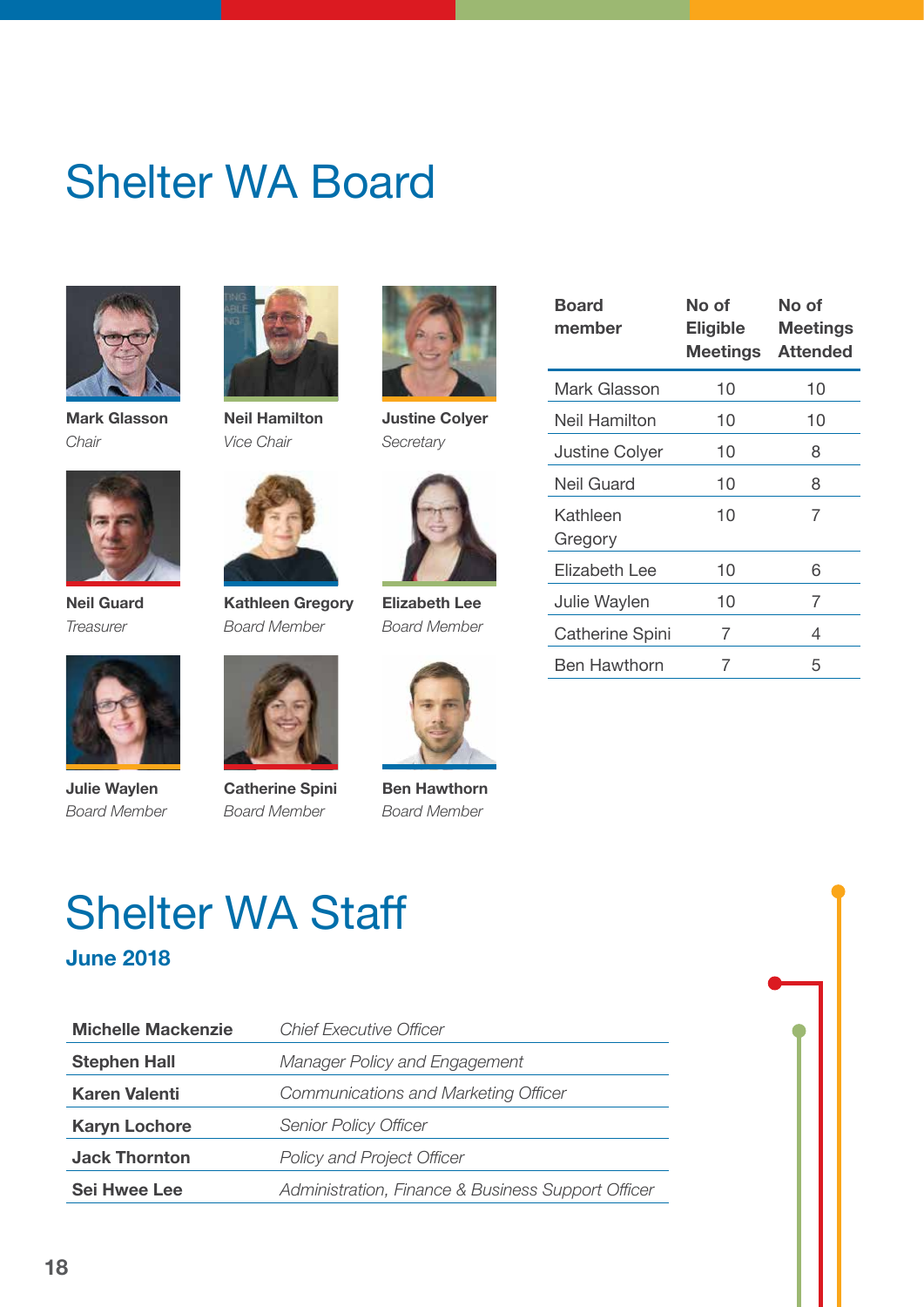### Shelter WA Members

#### **Organisational Members**

*55 Central Inc. Accordwest Activ Foundation Albany Youth Support Association Alliance Housing Amaroo Village Anglicare WA Australian Red Cross Bethanie Housing Ltd Catalpa Homeless Foundation Centrecare Inc Chrysalis Support Services Inc*

#### **Reciprocal Members**

*Consumers of Mental Health WA Ethnic Communities Council of WA Inc*

#### **Associate Members**

#### **Individual Members**

*Lyneve Amoore Joe Calleja David Carrington Bev Carstairs Debra Corkill Stephen Dawson Christiane de Mesa David D'Orazio*

*Fusion Student Household Service Goldfields Indigenous Housing Organisation Hope Community Services Inc Indigo Junction Lamp Inc Master Builders* 

*Association of WA People with Disabilities* 

*WA Inc*

*Lynne Evans Enda Fahy*

*Kylie Groves Andrew Hall Yasasya Kuruppu Elizabeth Lee Senator Sue Lines*

*Janine Freeman MLA*

*Connect Victoria Park Inc Co-operation Housing Federation of Housing* 

*Financial Counsellors' Association of WA Foundation Housing* 

*Collectives*

*MercyCare Midway Community Care Mission Australia Multicultural Services Centre of WA Inc Murchison Region Aboriginal Corporation Outcare Inc Pathways Southwest Inc Peel Community Legal Services Richmond Wellbeing Inc Rise Network Inc*

*Ruah Community Services Salvation Army Housing*

*South West Refuge Inc Southern Cross Housing Ltd St Bartholomew's House St Patrick's Community Support Centre Inc St Vincent de Paul Society WA Starick Services Inc Street Law Centre WA Inc Tenancy WA UnitingCare West Victoria Park Youth Accommodation Inc Zonta House Refuge*

*City of Perth City of Rockingham Finbar Group Ltd Shire of Augusta Karen Mackenzie* 

*Volunteering WA Women's Council of WA*

*Diana MacTiernan Mary Marshall Daniel McManus Laura McWhae Anna Ohrman Gayle O'Leary Senator Linda Reynolds* *Margaret River*

*Jonathan Shapiera Gloria Sutherland Lauren Swinfield Tom van der Veen Cole Vindevoghel Knut von Hentig Julie Waylen Randal Wells*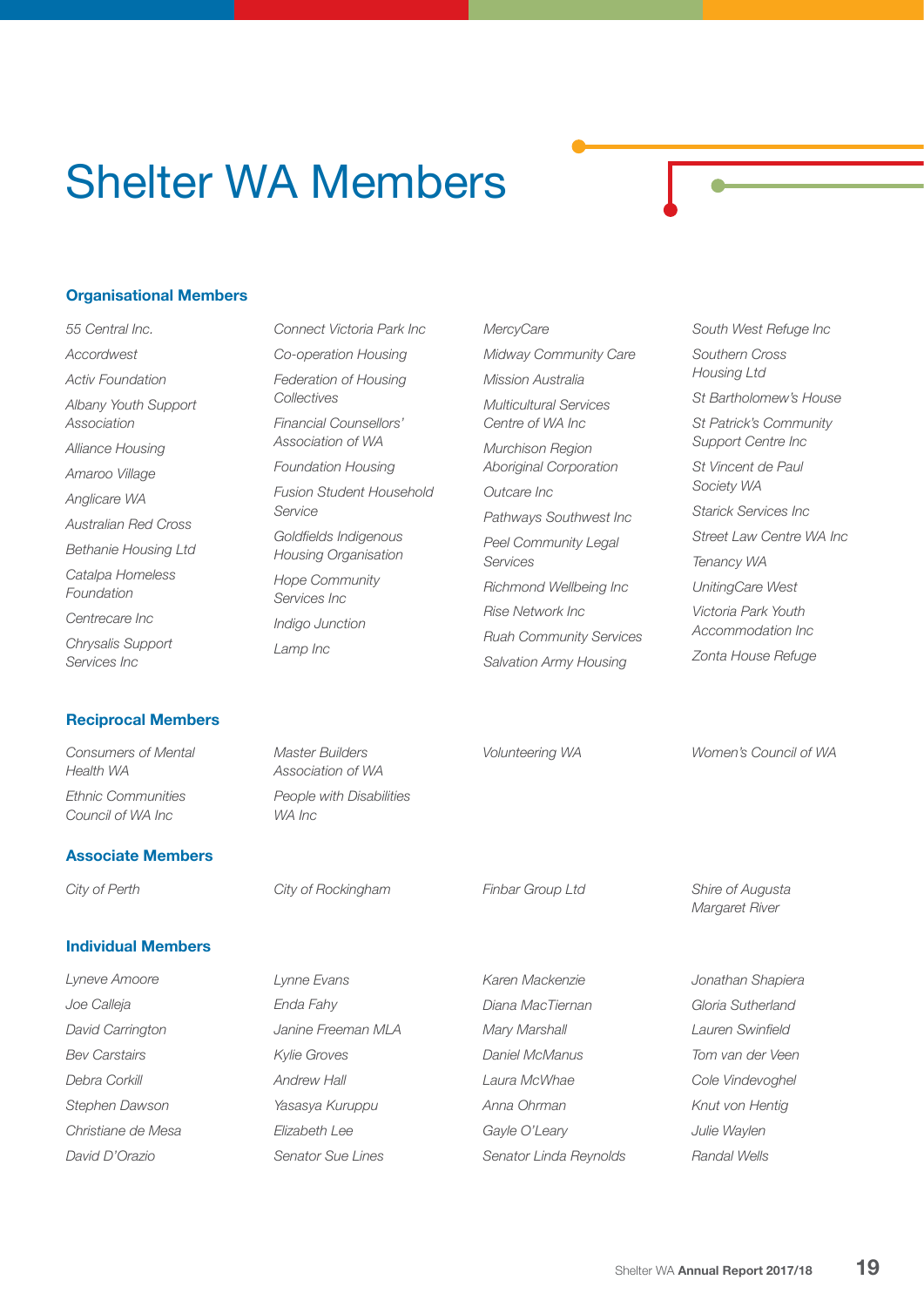### Treasurer's Report

#### **I am pleased to present the Financial Statements of Shelter WA Inc. for the financial year ended on 30 June 2018.**

Throughout the financial year, I have reviewed the organisational expenditure, profit and loss statements and balance sheets on a monthly basis to ensure a smooth process for the preparation and review of the Financial Statements for the year.

These Financial Statements for the year ended 30 June 2018 have now been audited by Australian Audit. The auditors have issued an unqualified audit opinion, confirming that the Financial Statements give a true and fair view of the financial position of Shelter WA Inc. as at 30 June 2018, and of the financial performance of the organisation for the year then ended.

Shelter WA ended the 2017/18 financial year with a net loss of \$5k, resulting in its net asset position decreasing from \$307k at 30 June 2017 to \$302k at 30 June 2018.

#### **Neil Guard**

*Treasurer*



Workshop

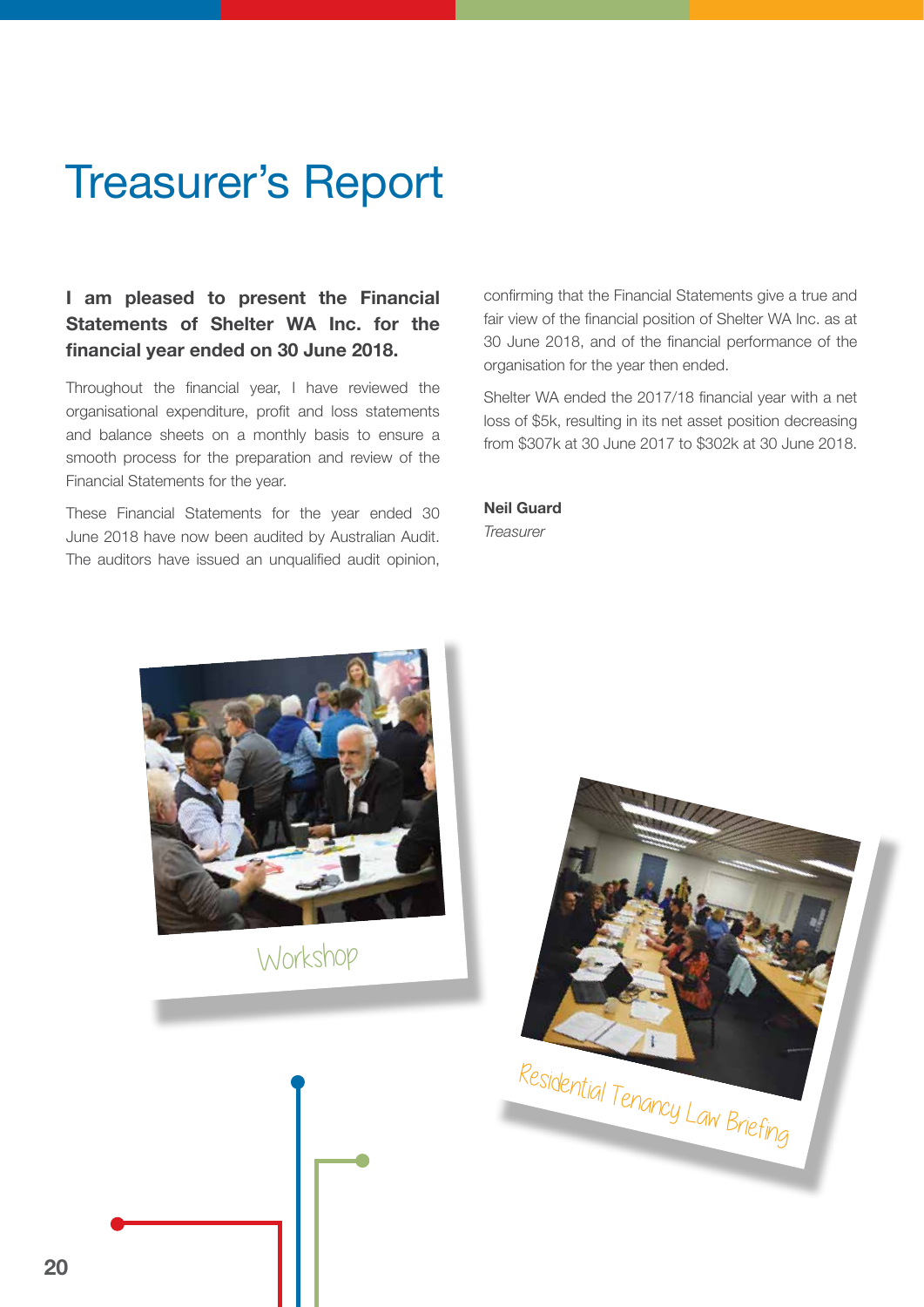### Financial Report



#### **Expenses**





#### **Assets Liabilities**

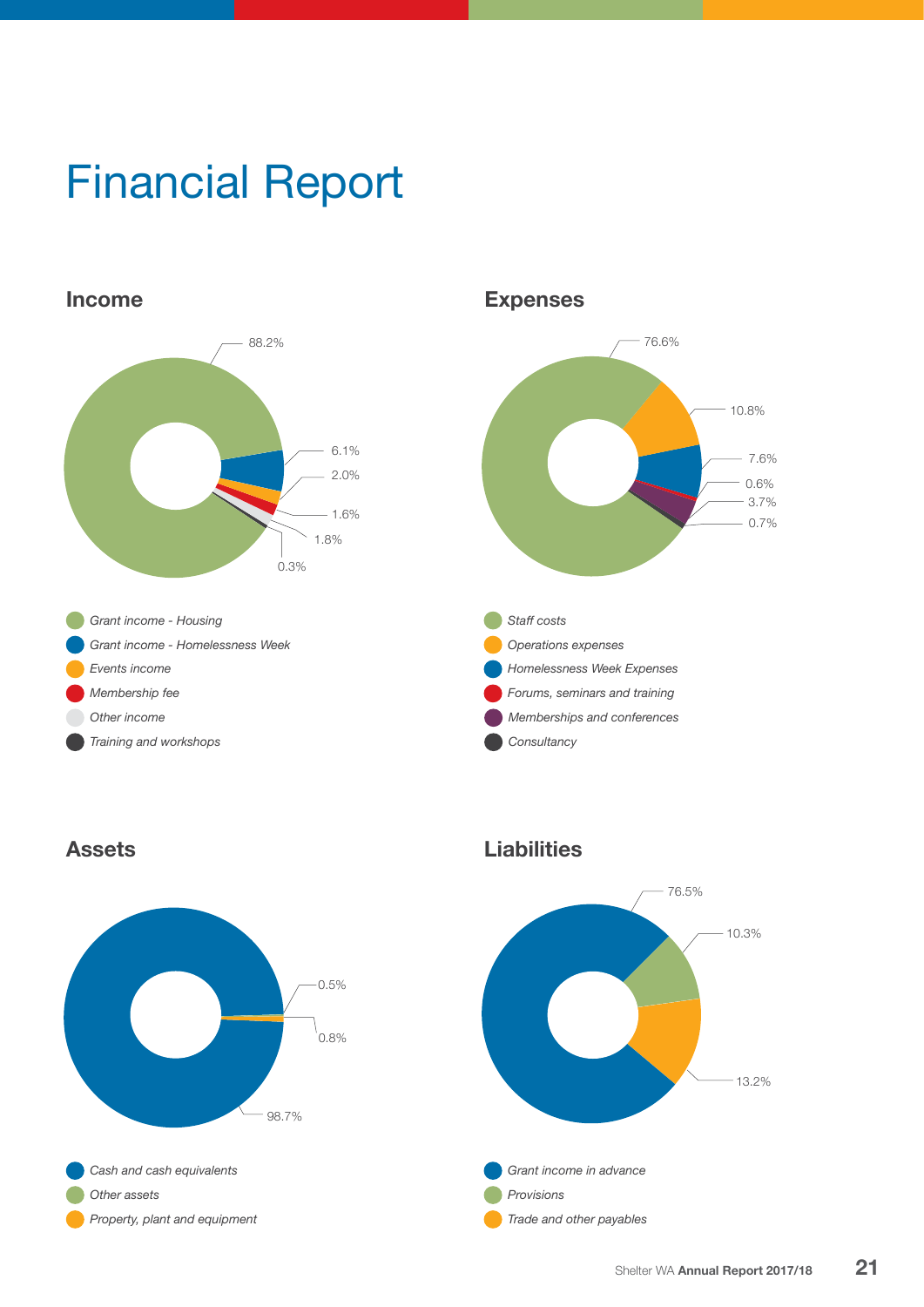### Acknowledgments

#### **Shelter WA would like to acknowledge the following for their support of our work.**

- The Department of Communities
- 2017 Homelessness Week Sponsors: Lotterywest; Department of Communities; 882 6PR; Community Newspaper Group; Anglicare WA; Beyond Bank; Bankwest; Hesta and UnitingCare West
- Price Waterhouse Coopers for their research partnership on mental health and housing
- Lotterywest for their support to implement year one of the WA End Homelessness Alliance Ten Year Plan to End Homelessness
- Lotterywest for support towards Shelter WA's IT upgrade
- The Department of Finance for a Capacity Building **Grant**
- Beyond Bank for a grant through their Vote for Good Program
- The CEED Centre at the University of Western Australia for access to student placements
- Leadership WA for support through their Rising Leadership Program





Homelessness Week 2017